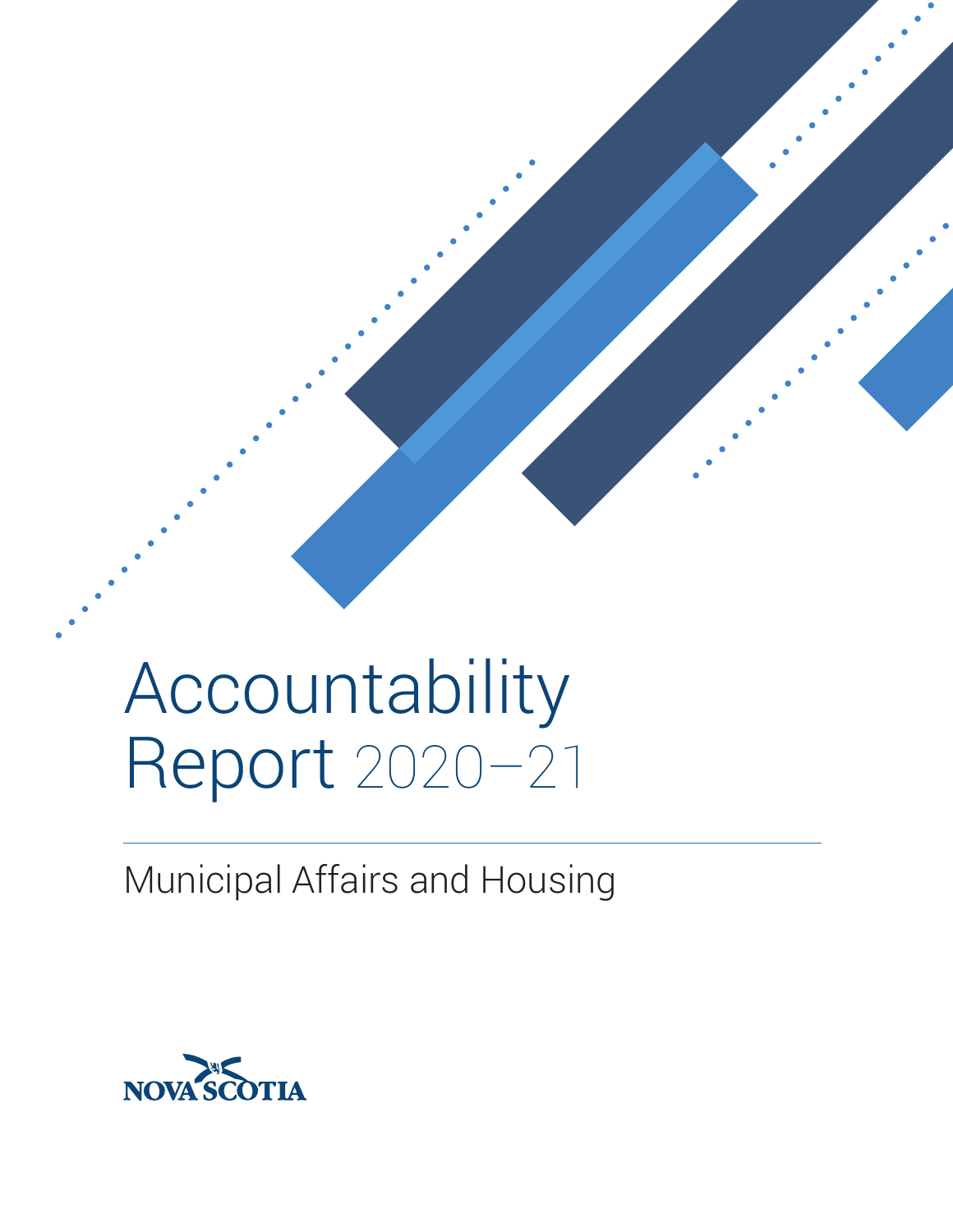© Crown copyright, Province of Nova Scotia, September 2021

Accountability Report 2020–2021

ISBN: 978-1-77448-233-9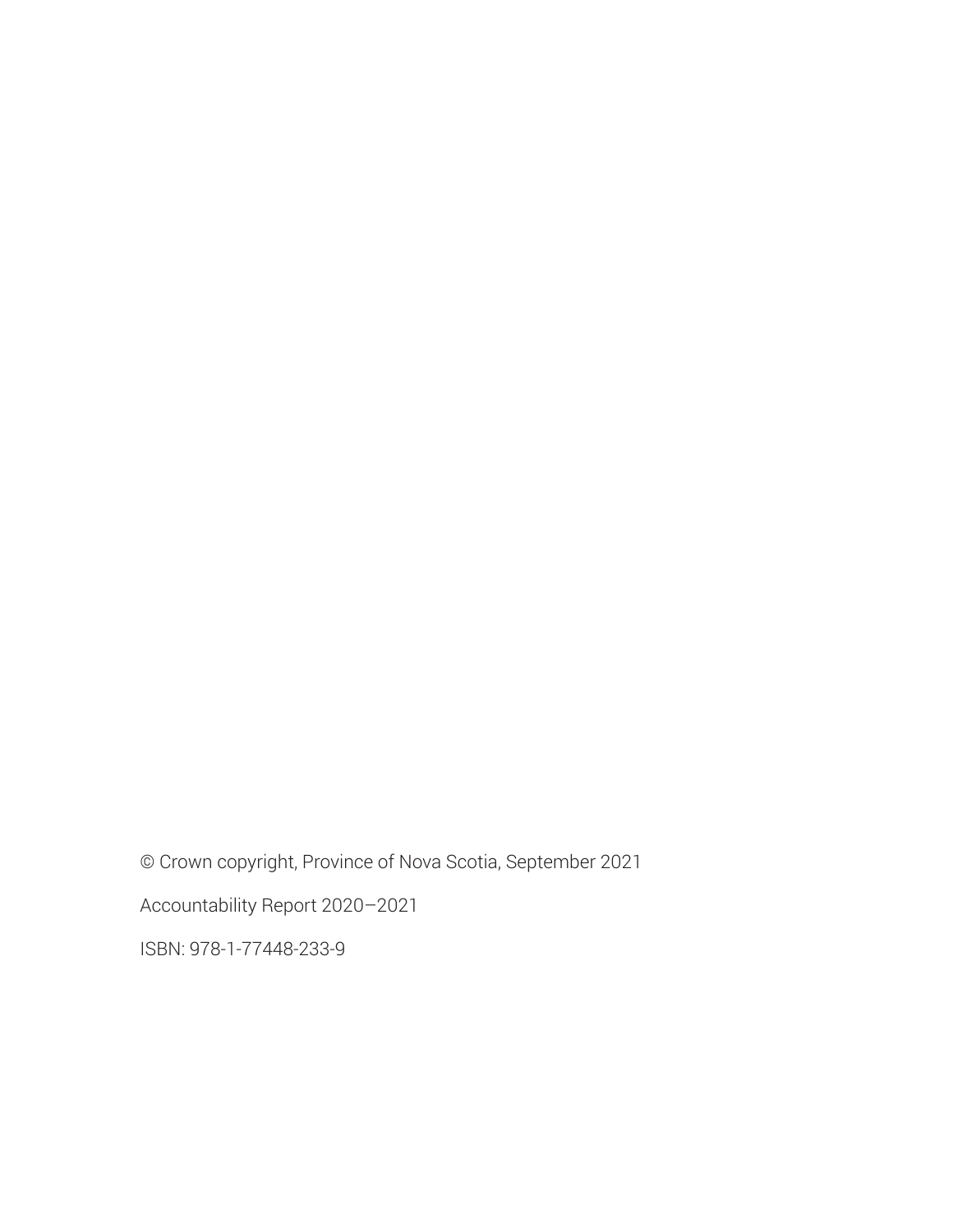# Table of Contents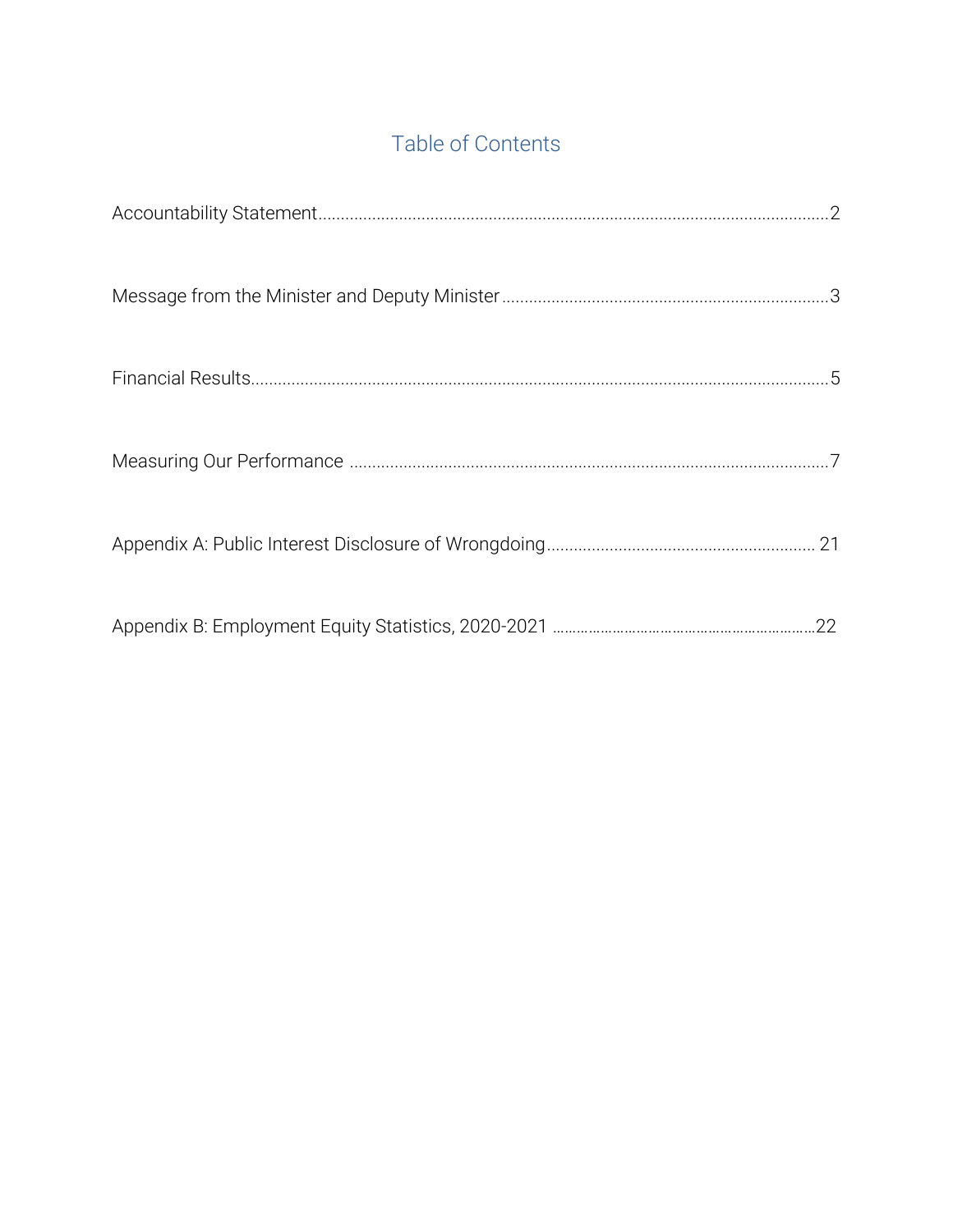# Accountability Statement

The Accountability Report of the Department of Municipal Affairs and Housing for the year ended March 31, 2021 is prepared pursuant to the *Finance Act* and government policies and guidelines. These authorities require the reporting of outcomes against the department's Statement of Mandate for the fiscal year just ended. The reporting of the department's outcomes necessarily includes estimates, judgments, and opinions by department management.

We acknowledge that this Accountability Report is the responsibility of the Department of Municipal Affairs and Housing management. The report is, to the extent possible, a complete and accurate representation of outcomes relative to the goals and priorities set out in the Department of Municipal Affairs and Housing Nova Scotia's 2020–2021 Business Plan(s).

\_\_\_\_\_\_\_\_\_\_\_\_\_\_\_\_\_\_\_\_\_ \_\_\_\_\_\_\_\_\_\_\_\_\_\_\_\_\_\_\_\_\_\_\_

"Original signed by" "Original signed by"

Hon. John Lohr Paul LaFleche

Minister **Deputy Minister**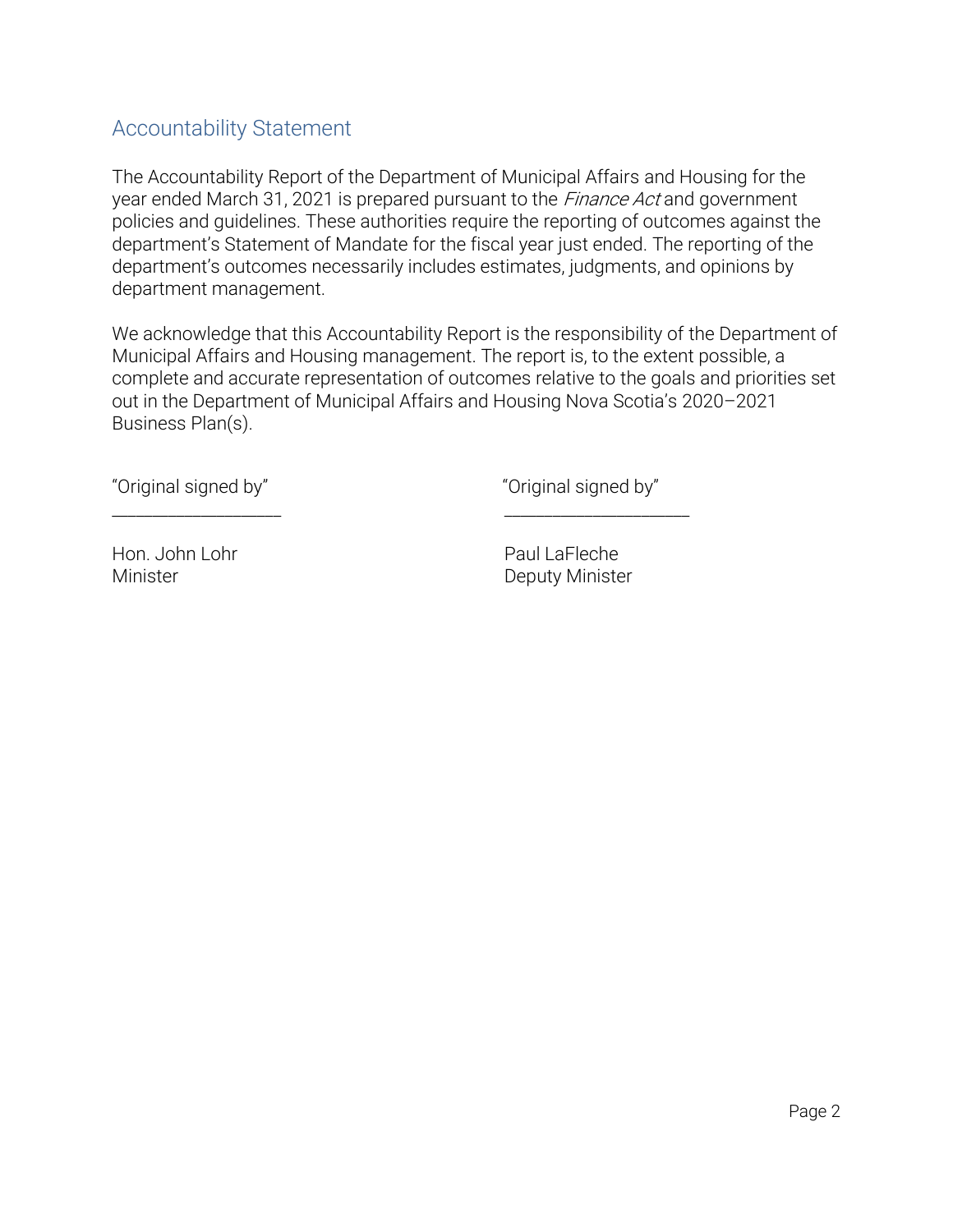# Message from the Minister and Deputy Minister

We are pleased to present the Accountability Report for the Department of Municipal Affairs and Housing for fiscal year 2020-2021. This report highlights results and progress in meeting the priorities outlined in the department's business plan.

It is important to note that in February 2021, the responsibility for Housing was transferred to the newly created Department of Infrastructure and Housing, with Municipal Affairs becoming the Department of Municipal Affairs. The responsibility of Housing was then transferred back to the Department of Municipal Affairs and Housing on August 31, 2021.

Moreover, on April 1, 2021, responsibility for the Regional Enterprise Network program moved from the Department of Municipal Affairs to the Department of Inclusive Economic Growth.

The mandate of the Department of Municipal Affairs and Housing was to promote responsible local government and support safe, sustainable, and inclusive communities – priorities that directly benefit Nova Scotians. To effectively contribute to strong and diverse economies, high quality of life, and affordable, adequate, and suitable housing for all, our department depended on the strength of our partnerships with stakeholders – from municipalities and the federal government to community agencies. We thank them for their work with us and their commitment to making life better for Nova Scotians.

In 2020-2021, the department provided PPE to Emergency First Response Groups through the Office of the Fire Marshal: which celebrates its 100 years of dedicated service to the fire and life safety of Nova Scotians this year. We also capped rental increases to a maximum of 2% during the ongoing COVID-19 pandemic, helped reduce flood risk and community vulnerability resulting from climate change, enhanced community spaces, offered a new low-interest municipal loan program to help municipalities with COVID-19 related losses, and launched the Canada-Nova Scotia Targeted Housing Benefit to provide direct funding support to hundreds of low-income households across the province.

The Department committed funding for the construction of 203 new affordable housing units across the province. As well, an additional \$2 million was added for the low-income home repair and adaptation program, which helps low-income Nova Scotians stay in their homes by supporting the completion of structural repairs and accessibility adaptations. The Nova Scotia Affordable Housing Commission was also created to engage with experts and stakeholders across the province to hear about the current state of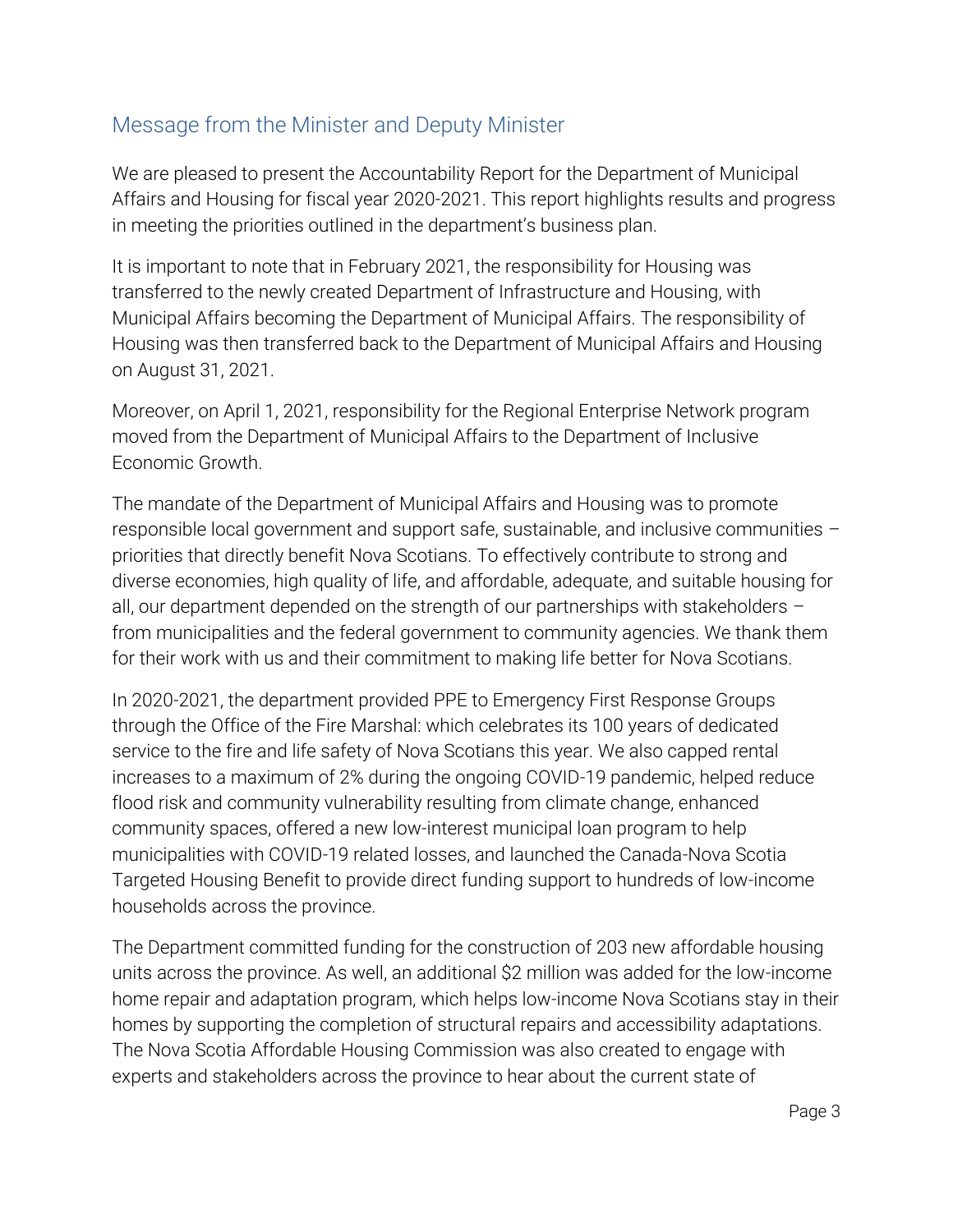affordable housing and propose meaningful solutions to build on commitments made under the National Housing Strategy.

The Department also updated legislation to empower local governments and encourage municipal modernization. These amendments support local governments and businesses in becoming more accessible, support Nova Scotia's goal of becoming barrier-free by 2030, as well as allow municipalities and villages to hold virtual meetings, and improve codes of conduct for municipalities and village commissions.

We were pleased to assist with last fall's Municipal Elections and to provide virtual training for new councillors on a range of topics relating to governance, roles and responsibilities, and financial condition indicators. Nearly 250 people participated over a 3-day period.

Our EMO – 911 Division worked with municipalities on updates to civic addressing and mapping, promoting 911 awareness, and in collaboration with our partners, Next Generation 911 (NG911) testing, where development continues.

We would like to extend our deepest thanks to the staff of the Department of Municipal Affairs and Housing, who work tirelessly to help build healthy, safe, and inclusive communities for all Nova Scotians.

 $\frac{1}{2}$  ,  $\frac{1}{2}$  ,  $\frac{1}{2}$  ,  $\frac{1}{2}$  ,  $\frac{1}{2}$  ,  $\frac{1}{2}$  ,  $\frac{1}{2}$  ,  $\frac{1}{2}$  ,  $\frac{1}{2}$  ,  $\frac{1}{2}$  ,  $\frac{1}{2}$  ,  $\frac{1}{2}$  ,  $\frac{1}{2}$  ,  $\frac{1}{2}$  ,  $\frac{1}{2}$  ,  $\frac{1}{2}$  ,  $\frac{1}{2}$  ,  $\frac{1}{2}$  ,  $\frac{1$ 

Sincerely,

"Original signed by" "Original signed by"

Hon. John Lohr Paul LaFleche

Minister **Deputy Minister**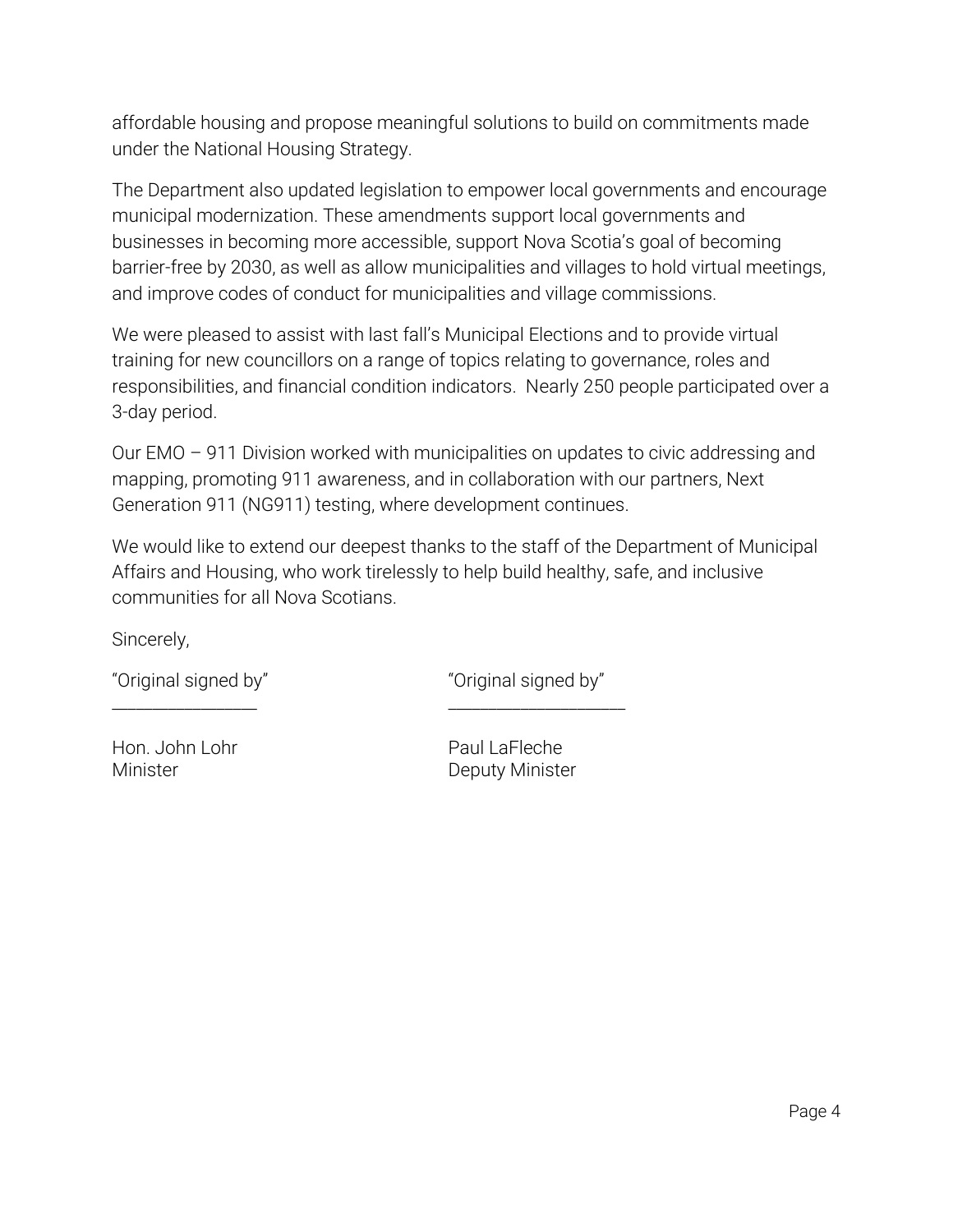|                                            | 2020-2021            | 2020-2021      | 2020-    |
|--------------------------------------------|----------------------|----------------|----------|
|                                            | Estimate             | Actuals        | 2021     |
|                                            |                      |                | Variance |
| Program & Service Area                     | <i>(\$thousands)</i> |                |          |
| Departmental Expenses:                     |                      |                |          |
| Senior Management                          | 980                  | 1,005          | 25       |
| <b>Housing Authorities</b>                 | 31,323               | 38,912         | 7,589    |
| Corporate Services, Policy & Innovation    | 2,584                | 2,309          | (275)    |
| Projects and Strategic Planning            | 314                  | 257            | (57)     |
| Homelessness and Shelters                  | 10,902               | 11,858         | 956      |
| Housing and Municipal Sustainability       | 249,724              | 297,696        | 47,972   |
| Housing Loan Administration and            | 2,351                | 2,376          | 25       |
| Finance                                    |                      |                |          |
| <b>Emergency Management Office</b>         | 10,335               | 9,242          | (1,093)  |
| <b>Total: Departmental Expenses</b>        | 308,513              | 363,655        | 55,142   |
|                                            |                      |                |          |
| <b>Additional Information:</b>             |                      |                |          |
| Ordinary Revenue                           | 5                    | 4              | (1)      |
| Fees and Other Charges                     | 0                    | $\overline{0}$ | 0        |
| <b>Ordinary Recoveries</b>                 | 127,559              | 122,079        | (5,480)  |
| <b>Total: Revenue, Fees and Recoveries</b> | 127,564              | 122,083        | (5,481)  |
|                                            |                      |                |          |
| <b>TCA Purchase Requirements</b>           | 476                  | 268            | (208)    |
| Provincial Funded Staff (FTEs)             | 182.0                | 149.7          | (32.3)   |

# Financial Results

#### Departmental Expenses Variance Explanation:

The Department of Municipal Affairs expenditures were \$55.1 million or 17.9 percent higher than estimate primarily due to \$67.5 million made available through the municipal stream of the Federal Safe Restart Program due to COVID-19. This increase is partially offset by \$6.3 million in Invest Canada Infrastructure Program and \$5.0 million in New Build Canada Fund due to project delays and \$1.1 million vacancy and operational savings.

# Revenue, Fees and Recoveries Variance Explanation:

The Department of Municipal Affairs recoveries were \$5.5 million or 4.3 percent lower than estimate due primarily to lower recoveries of \$2.8 million Investing in Canada Program due to project delays, \$1.6 million Disaster Financial Assistance Arrangement, \$1.0 million E911 Recovery Fund and \$100 thousand in net other recoveries.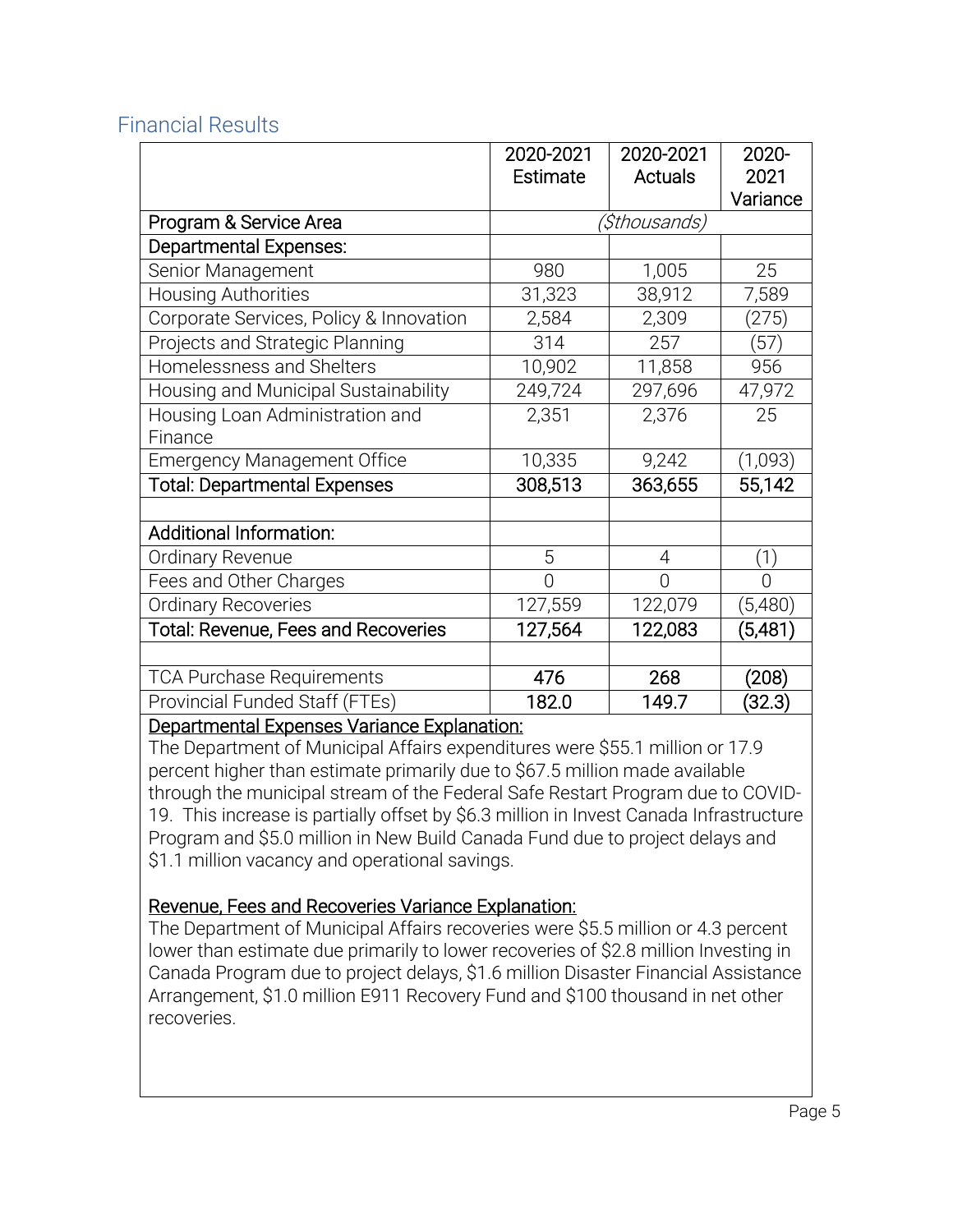# TCA Purchase Requirements Variance Explanation:

The Department of Municipal Affairs and Housing Tangible Capital Asset purchase requirements were \$208 thousand lower than estimate due to delays in the Municipal Affairs asset tracking project and Emergency Management Office Vehicle Procurement.

#### Provincial Funded Staff (FTEs) Variance Explanation:

Delays in filling vacancies account for lower than expected (32.3) FTE's.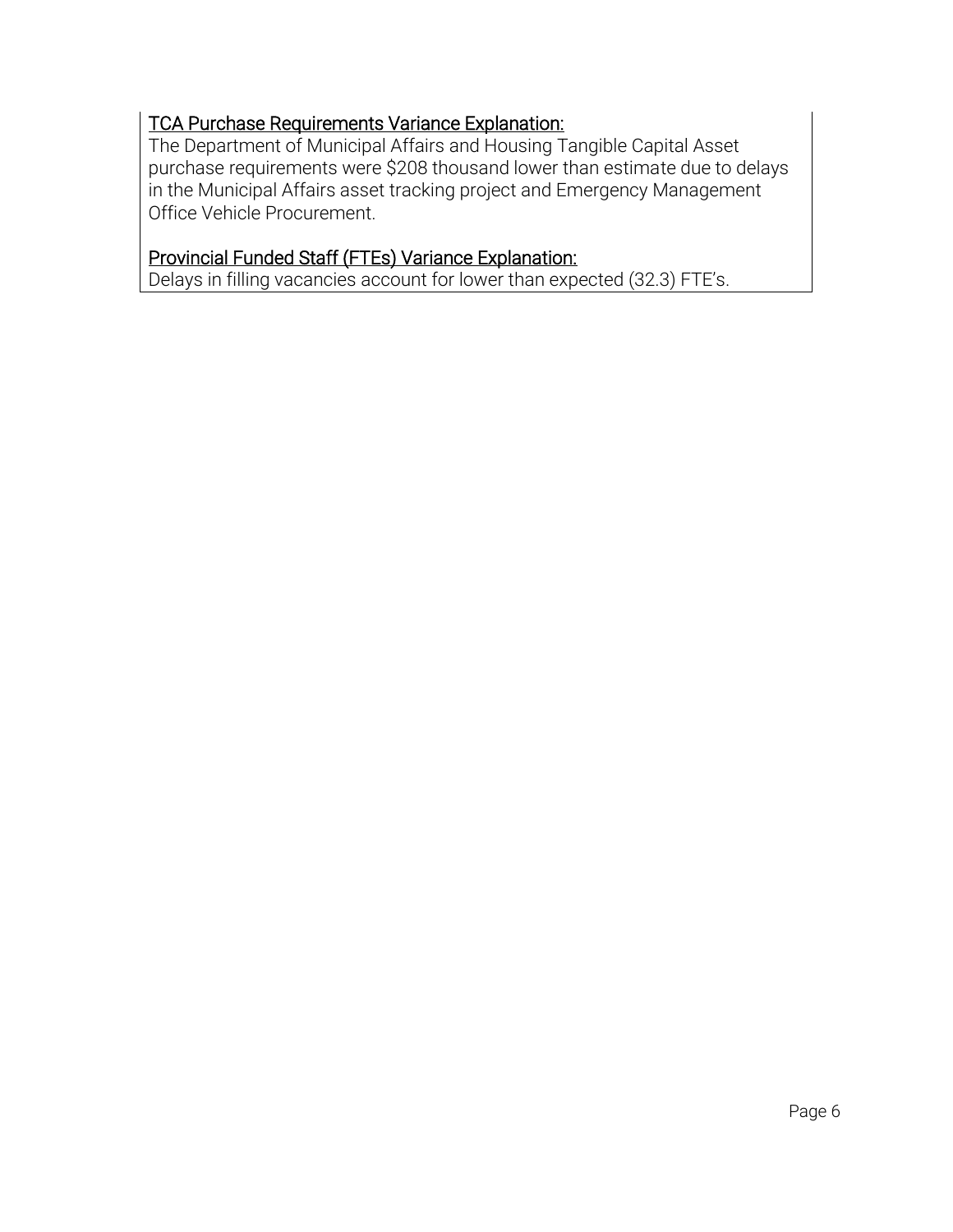# Measuring our Performance

#### Statement of Mandate:

In 2017, the Minister responsible for Municipal Affairs and the Minister responsible for Housing Nova Scotia (at the time, the Minister for Department of Community Services) received the following highlighted items in their mandate letters:

- Further reduce the waitlist for affordable housing by 30% over three years, beginning in 2018.
- Help first time home buyer by creating a down payment assistance program.
- Partner with groups like Bryony House, the Mi'Kmaw Native Friendship Centre, Chrysalis House and Autumn House on new facilities.
- Create innovative approaches to regional economic development such as updating and improving the Regional Enterprise Network (REN) model.
- Work to build on the current strength of relationship with the municipalities and encourage municipal modernization.
- Work with municipalities and Transportation and Infrastructure Renewal on phase two of the federal infrastructure funding programs to support municipalities in leveraging federal investments.
- Create a beautification and streetscaping program.
- Create a Community Works program.

In order to advance these mandate items, the Department of Municipal Affairs and Housing (DMAH) continued to promote responsible local government and safe, sustainable, inclusive communities. Through working with municipalities and other partners, DMAH contributed to strong and diverse economics, high quality of life, and affordable, adequate, and suitable housing for all.

The mandate of DMAH was implemented through the following divisions/offices:

- 1. Corporate Policy and Innovation
- 2. Emergency Management Office
- 3. Housing Nova Scotia
- 4. Municipal Sustainability

#### Government Strategic Goals

The Government of Nova Scotia has four strategic goals:

- 1. Inclusive Economic Growth
- 2. Quality Education
- 3. Healthy Population and System
- 4. Safe and Connected Communities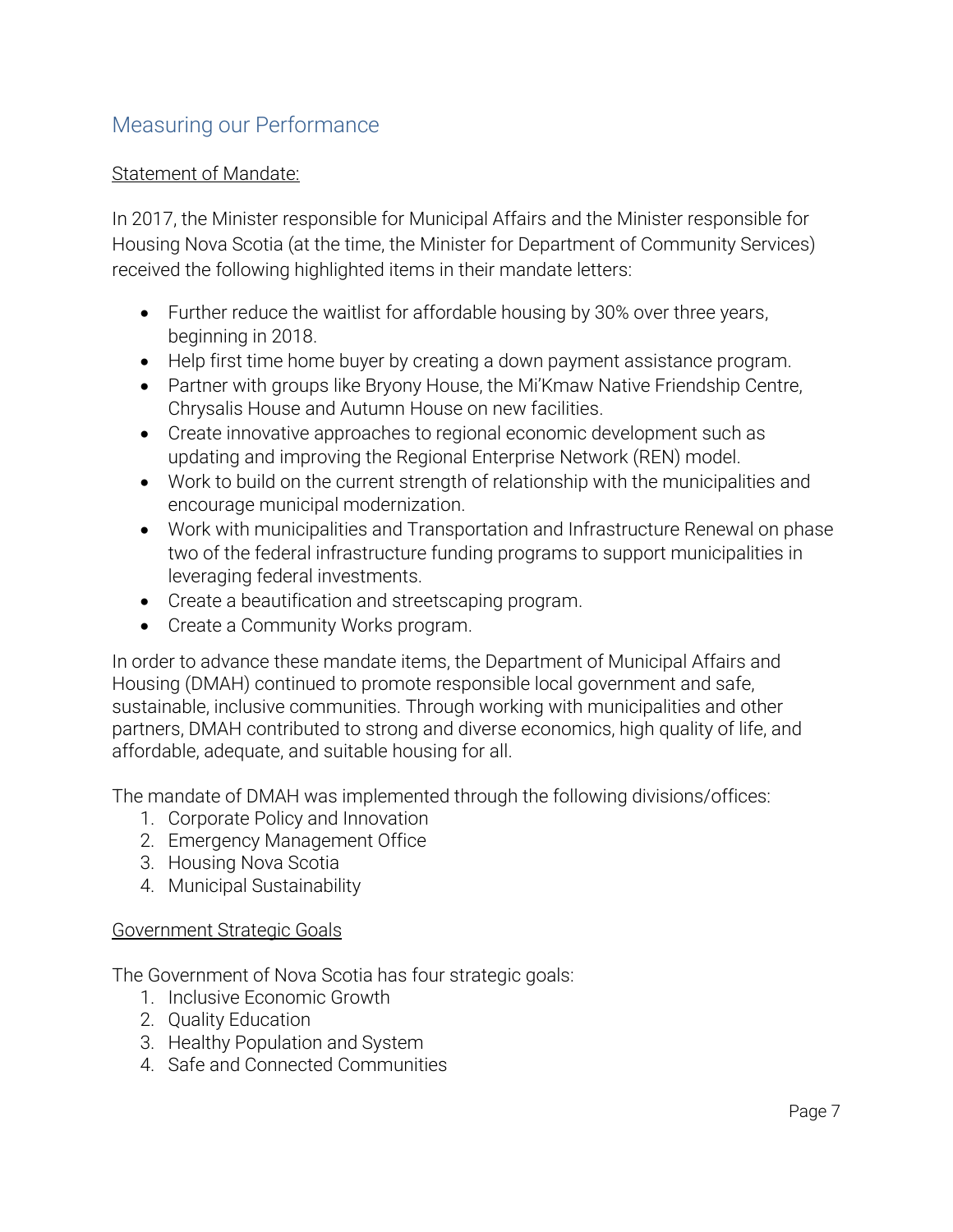DMAH contributed to these goals by providing affordable housing, supporting Regional Enterprise Networks, and partnering with municipalities to build and maintain community infrastructure and develop and deliver emergency management services.

#### Core Business Functions/Areas:

DMAH delivered on the Minister's mandate through three core business areas: Emergency Management Office, Housing Nova Scotia, and Municipal Sustainability. Through these core business areas, DMAH built relationships with key community stakeholders, delivered programs, and provided advice around emerging issues in local government and housing across Nova Scotia.

#### Overview:

The Honourable Iain Rankin was sworn in as the 29<sup>th</sup> Premier of Nova Scotia on February 23, 2021. Following a Cabinet shuffle on the same day, the Department of Municipal Affairs and Housing and the Department of Transportation and Infrastructure Renewal were altered to create the following departments: The Department of Municipal Affairs; the Department of Infrastructure and Housing; and the Department of Transportation and Active Transit. The Honourable Brendan Maguire was sworn in as the Minister of the Department of Municipal Affairs. Justin Huston was appointed as the Deputy Minister of Municipal Affairs.

The Honourable Geoff MacLellan was sworn in as the Minister of Infrastructure and Housing. Eiryn Devereaux was appointed as the Deputy Minister for the Department of Infrastructure and Housing. The Honourable Chuck Porter was sworn in as the Minister of Lands and Forestry and Energy and Mines.

Following the 41<sup>st</sup> Provincial General Election, the Honourable Tim Houston was sworn in as the 30<sup>th</sup> Premier of Nova Scotia on August 31, 2021. The Honourable John Lohr was sworn in as the Minister of Municipal Affairs and Housing, and Paul LaFleche was appointed as the Deputy Minister of Municipal Affairs and Housing.

On April 1, 2021, responsibility for the Regional Enterprise Network (REN) program was moved from the Department of Municipal Affairs to the Department of Inclusive Economic Growth, now know as the Department of Economic Development. The Department of Economic Development aligns government efforts behind a common agenda to support the conditions in which businesses can thrive and where all Nova Scotians can participate and benefit.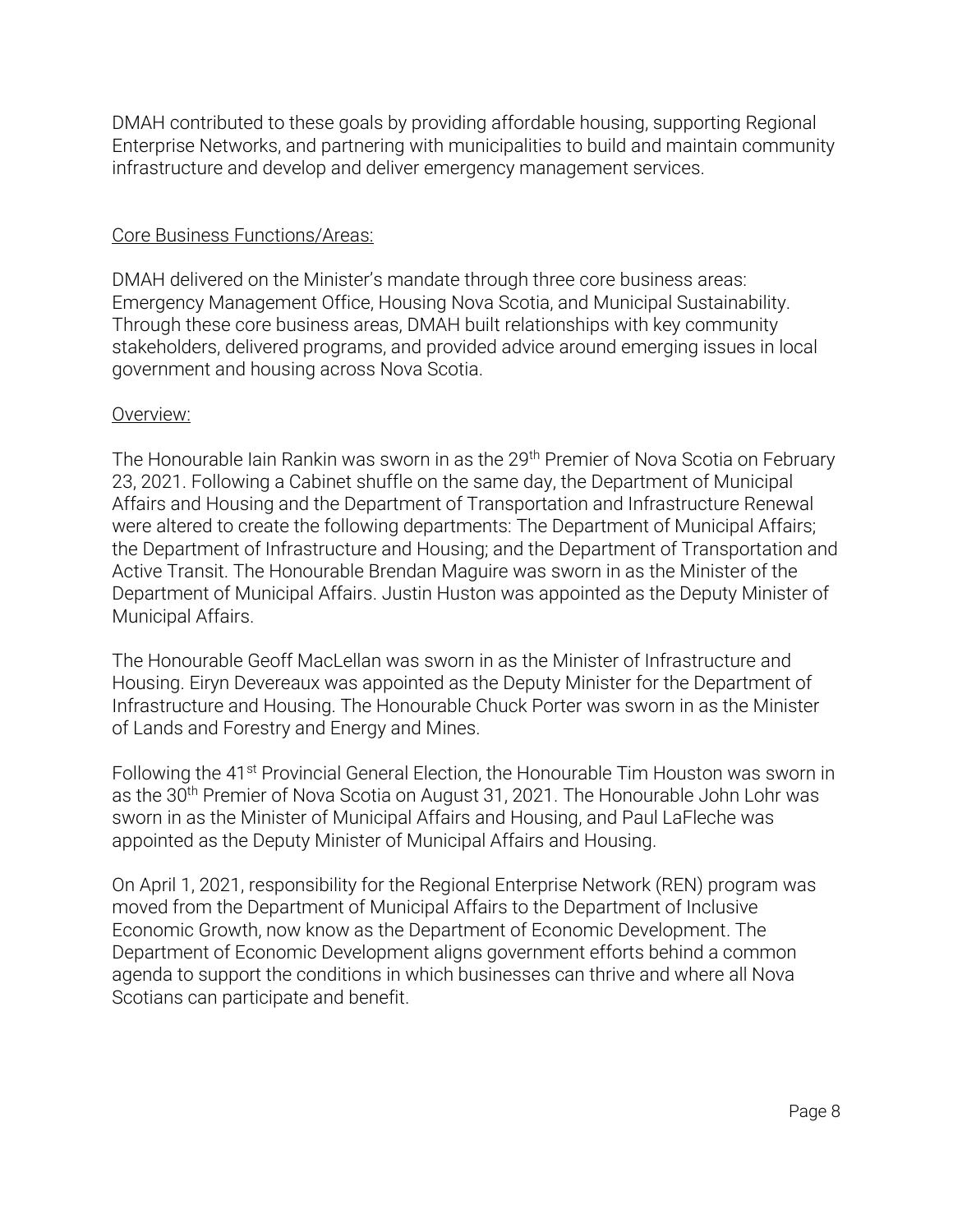# Overview of Departmental Response to COVID-19

In response to the COVID-19 pandemic, DMAH supported communities, housing clients, and vulnerable Nova Scotians who were adversely impacted through the following contributions and accomplishments:

- In cooperation with the Office of the Chief Medical Officer of Health and Elections Nova Scotia, DMAH prepared safe election guidelines to assist municipalities in administering their elections during the COVID-19 pandemic. Highlights include:
	- o Voter turnout increased significantly from 2016 to 2020. The province-wide voting average was 52.8% in 2020, compared to 46.5% in 2016.
	- o Several municipalities successfully used e-voting systems for the first time. 39 municipalities used some form of e-voting in 2020; 23 municipalities used some form of e-voting in 2016.
- Following the municipal elections, DMAH offered virtual training sessions for newly elected councillors. For the first time ever, the councillor training sessions were hosted virtually on the Zoom platform, allowing DMAH to offer training to larger audiences. Nearly 250 people participated in the training sessions.
- Municipalities received \$67.5M in COVID-19 relief funding through the Safe Restart Program.
- DMAH created a low-interest \$380M municipal loan program through the Municipal Finance Corporation to assist municipalities with financial losses related to COVID-19.
- DMAH administered the Emergency Services Provider Fund (ESPF) on behalf of the Province. The budget for 2020-2021 was increased to \$1M to support the purchase of equipment, including a new equipment category for emergency power supply for emergency first responders. In 2020-2021 government decided to approve additional funding, for all eligible applicants, DMAH staff processed 74 applications for a total of \$1.25M in grant funding.
- DMAH delivered \$0.6M in funding for 50 community projects across the province through the Beautification & Streetscaping Program.
- Capped rental increases were introduced to a maximum of 2% annually until the State of Emergency is lifted or February 2022, whichever comes sooner. These caps were retroactive to September 2020.
- HNS provided a Loan payment deferral option for low-income homeowners and nonprofit housing operators between April and June 2020.
- The Canada Nova Scotia Targeted Housing Benefit (CNSTHB) was launched in October 2020 and provides funding directly to people in need so they can choose their own housing. The CNSTHB was added to the suite of programs and services Housing Nova Scotia provides to support eligible low-income homeowners and renters.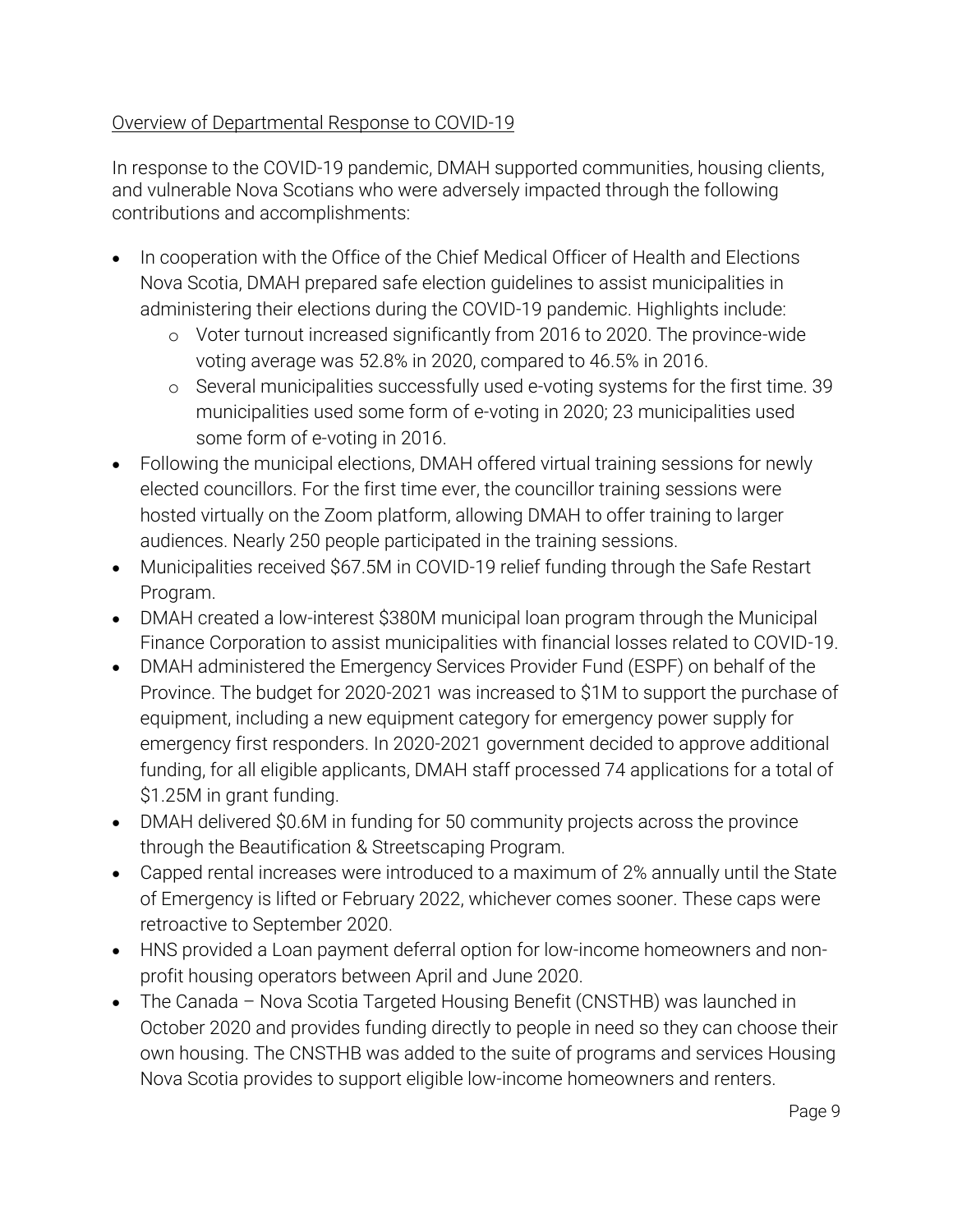- Housing clients did not see an increase in public housing rent levels or a reduction in rent supplement benefits as a result of receiving CERB.
- HNS increased expenditures by \$7.2M in 2020-21 for supplies, staff and cleaning services in units owned and operated by HNS.
- HNS committed to provide a \$1.82M capital contribution for 3 projects and 52 units funded via HRM under the federal Rapid Housing Initiative (RHI). The new RHI units will address the urgent housing needs of vulnerable Canadians, especially in the context of COVID-19, through the rapid construction of affordable housing. The Government of Canada provided \$8.7M to HRM to support capital costs for these 3 projects during the first round of funding.

# Outcomes for 2020-2021:

After having separate business plans for fiscal year 2019-20, DMAH integrated their business plan in 2020-2021. Based on the DMAH Business Plan for 2020-2021, the following outcomes were identified:

#### Emergency Management Office

#### Outcomes

- The safety of Nova Scotians is enhanced through the coordination and collaboration of all stakeholders in the prevention and mitigation, preparedness, response, and recovery from emergencies.
- Nova Scotians have access to high quality and reliable 911 Service.

# Housing Nova Scotia:

Outcomes

- Advance Government Strategic Goal: Safe Connected Communities Affordable Housing.
- Reduce the public housing waiting list.
- Ensure long-term sustainability of community housing (government, coop, and not-for-profit).
- Ensure the most vulnerable populations are served.
- Increase supply of affordable housing.
- Leverage external (federal) funding.
- Achieve operational efficiency and effectiveness.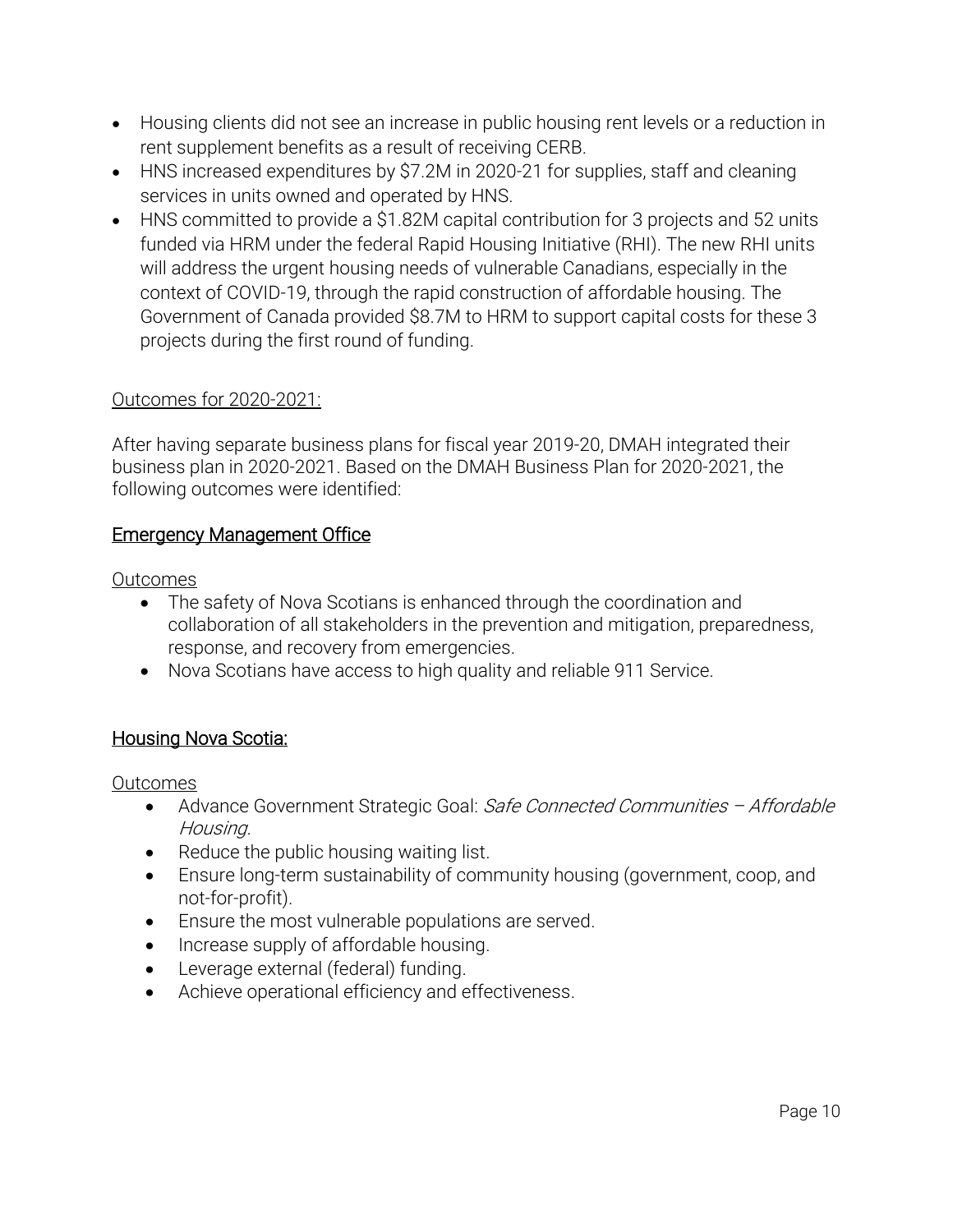# Municipal Sustainability Division

#### Outcomes

- Sustainable communities with diversified economies.
- A legislative and regulatory framework necessary to build and maintain healthy and vibrant municipalities.
- Municipalities are provided with the appropriate resources and advice to support financial capacity-building and provide effective local governance.
- Municipalities are easily able to leverage funding to support innovative projects and ongoing municipal infrastructure needs.

The goals and accomplishments for the outcomes noted above are as follows:

#### Emergency Management Office:

The Emergency Management Office (EMO) administers a province-wide EMO operational program, including collaboration and support of Municipal emergency management capacity, Provincial 911 Service, Ground Search and Rescue, and the Disaster Financial Assistance Program. The Office of the Fire Marshal (OFM) collaborates municipally, provincially, and federally to advise on building and fire safety issues and provides government departments, municipalities, and the public with effective approaches for building fire safety in Nova Scotia.

#### **Goals**

- Support municipalities in reviewing and updating their Emergency Management Plans.
- Partner with Public Safety Canada and other related stakeholders to continue to facilitate Critical Infrastructure emergency planning and resiliency.
- Continue planning and development related to the deployments of Next Generation 911.
- Work with private and public partners to identify gaps in cellular service coverage and promote extension of the existing cellular network.
- Continue to work with provincial and municipal partners to support their efforts in achieving building and fire safety.
- Continue to support provincial fire services, including the ongoing administration of the Emergency Services Provider Fund.
- Support the work of the Joint Municipal Fire Services Committee.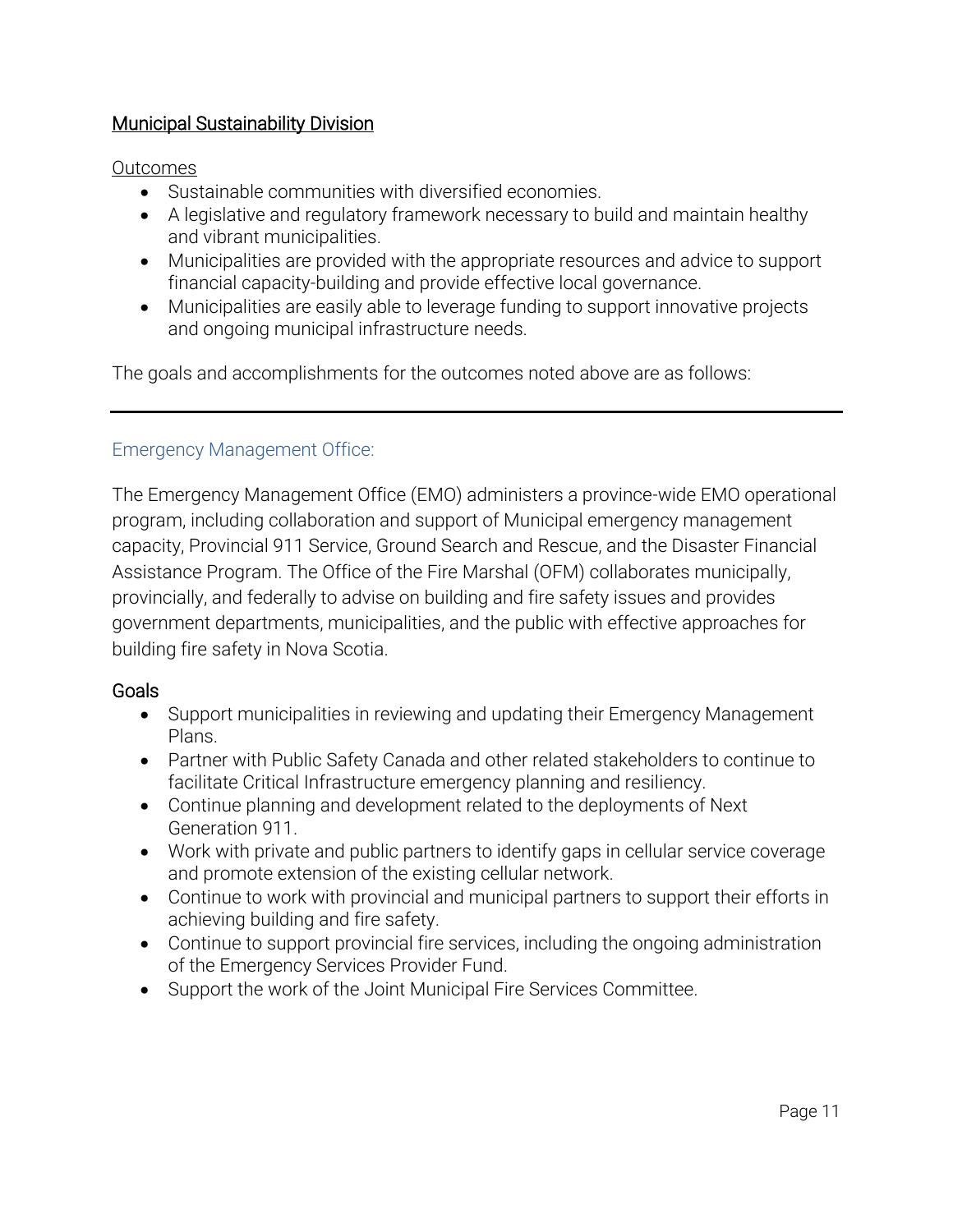# Accomplishments:

- Nova Scotia Emergency Management Operations (NSEMO) staff will continue to work closely with municipalities to build knowledge and skills that will create more resilient communities across Nova Scotia. Despite the many challenges of COVID-19, NSEMO Incident Management Director's (IMD) Operation Team continued to work with and support municipalities. Some of the activities included:
	- o Maintaining relationships with Emergency Management Coordinators, Chief Administrative Officers and Elected officials.
	- o Weekly and sometimes daily teleconference and web meetings to help support and guide municipalities through COVID-19.
	- o Working with municipalities to establish critical personal protective equipment needs and coordinated the ordering and delivery of required materials.
	- o Facilitating hundreds of daytime and after-hours enquiries from municipal, provincial, and federal partners related to COVID-19 restrictions, travel exemptions/exceptions, and other best practices.
	- o Assisting municipalities on strengthening municipal emergency management and business continuity plans to better support their response efforts specific to COVID-19.
	- o Developing and delivering Basic Emergency Management courses for municipal staff.
	- o Delivering Emergency Management training to all municipal elected officials.
	- o Conducting municipal emergency management program evaluations with all municipalities.
	- o Supporting plan revisions and improvements on an ongoing basis with municipalities and key municipal stakeholders.
	- o Assisting in municipal risk assessments with municipalities and their stakeholders.
	- o Conducting virtual table-top exercises with municipalities to validate risk assessments and emergency management plans.
- NSEMO continues to work with its partners at the Federal-Provincial-Territorial table to share information, maximize learning opportunities, and building dynamic relationships. Despite the many challenges of COVID-19, NSEMO IMD's critical infrastructure program continued to mature and strengthen partnerships in 2020- 2021. Some of the activities included:
	- o Frequent meetings with Public Safety Canada's Critical Infrastructure Cross-Sector Network and Critical Infrastructure Working Group to identify and address issues across all sectors.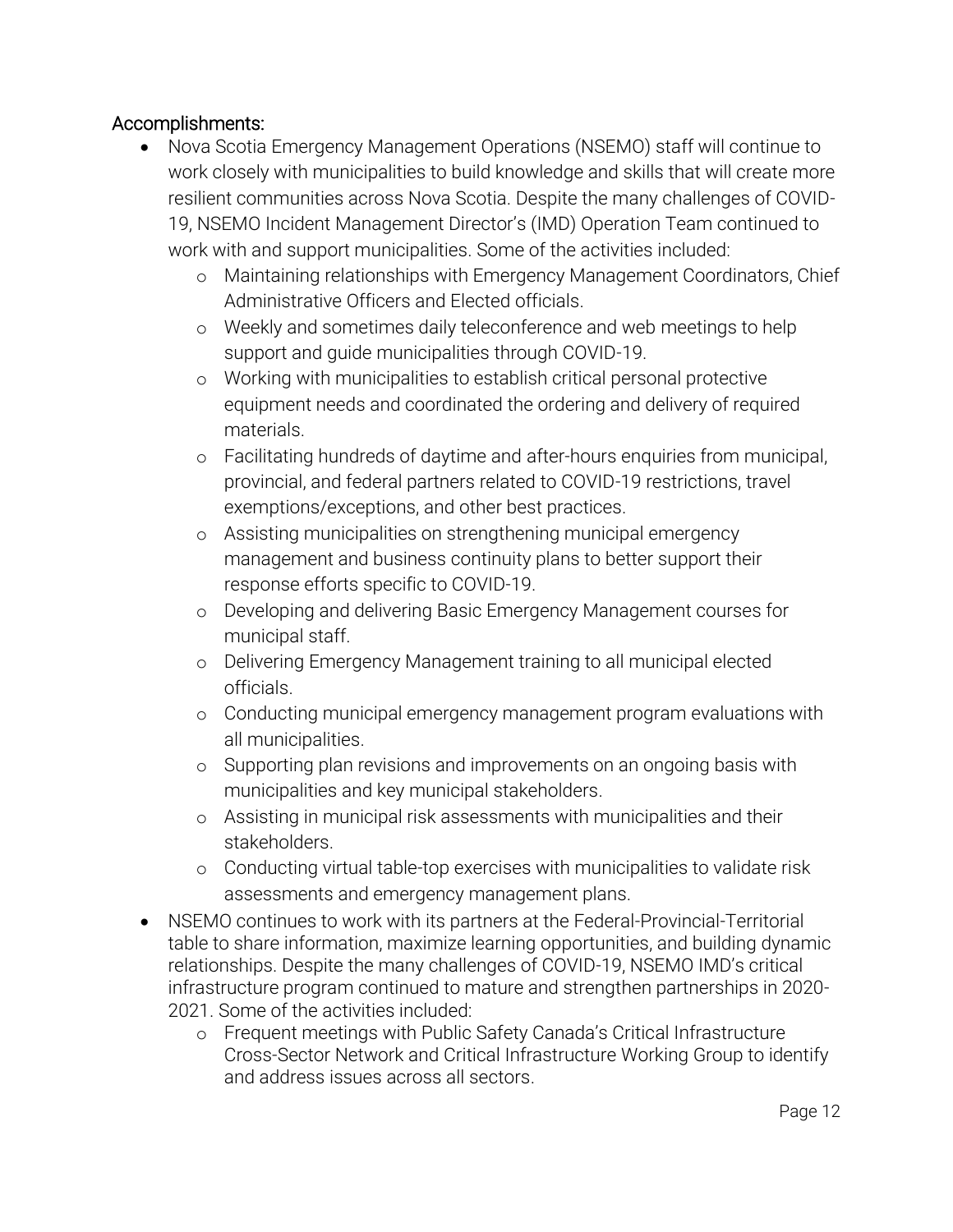- o Teleconference and online meetings/briefings and a weekly COVID-19 newsletter shared with a network of over 100 provincial CI stakeholders.
- o Facilitating hundreds of enquiries from federal, provincial, and private sector partners related to COVID-19 restrictions, travel exemptions/exceptions, and other best practices.
- o Formalizing the critical infrastructure program's support of partners during Hurricane Teddy and winter 2021 storm emergency responses.
- o Planning a cross-sector tabletop exercise on the Canso Causeway throughout Winter 2021, and successfully holding the event in May.
- A Project Manager has been selected to work with EMO-911 Division staff for implementing the Next Generation 911 roadmap. Next Generation 911 voice trials are being conducted in the 911 test lab.
- Develop NS is in the process of assuming leadership over work to identify gaps in cellular service coverage and promote extension of the existing cellular network. This work aligns well with their initiative to deliver internet connections to rural Nova Scotians.
- OFM staff provided expertise and guidance to provincial and municipal partners on codes, code interpretation and issues that arose through inspections. The OFM supported ongoing training for our Municipal Fire and Building Officials across the Province. The OFM also played an important role in a number of Provincial priorities, which included supporting the Accessibility Advisory Board as Nova Scotia moves towards an accessible province by 2030. The OFM also supported Health & Wellness, Transportation & Infrastructure Renewal and Nova Scotia Lands with building code interpretations, building plan reviews, and inspection services on the generational investment in our health care infrastructure.
- The OFM continues to provide support to the provincial fire services through its work with the Fire Service Association of Nova Scotia (FSANS) and individual Fire Departments across the province. The OFM supports training initiatives through FSANS for fire fighters, by providing training to individual Fire Departments on the requirements for Local Assistants and fire extinguisher training. Deputy Fire Marshals across the province provide advice to fire departments as they complete initial investigations of fires, provide fire investigation services on more complicated fires, suspected arson cases and/or fatal fires.
- The OFM, along with Strategic Policy & Planning and the Municipal Sustainability Division, continue to support the ongoing work of the Municipal Fire Services Committee. OFM provides advice on levels of service, as well as accountability to municipalities and their local fire services. OFM supports the work of the committee by issuing information bulletins to municipalities and local fire services.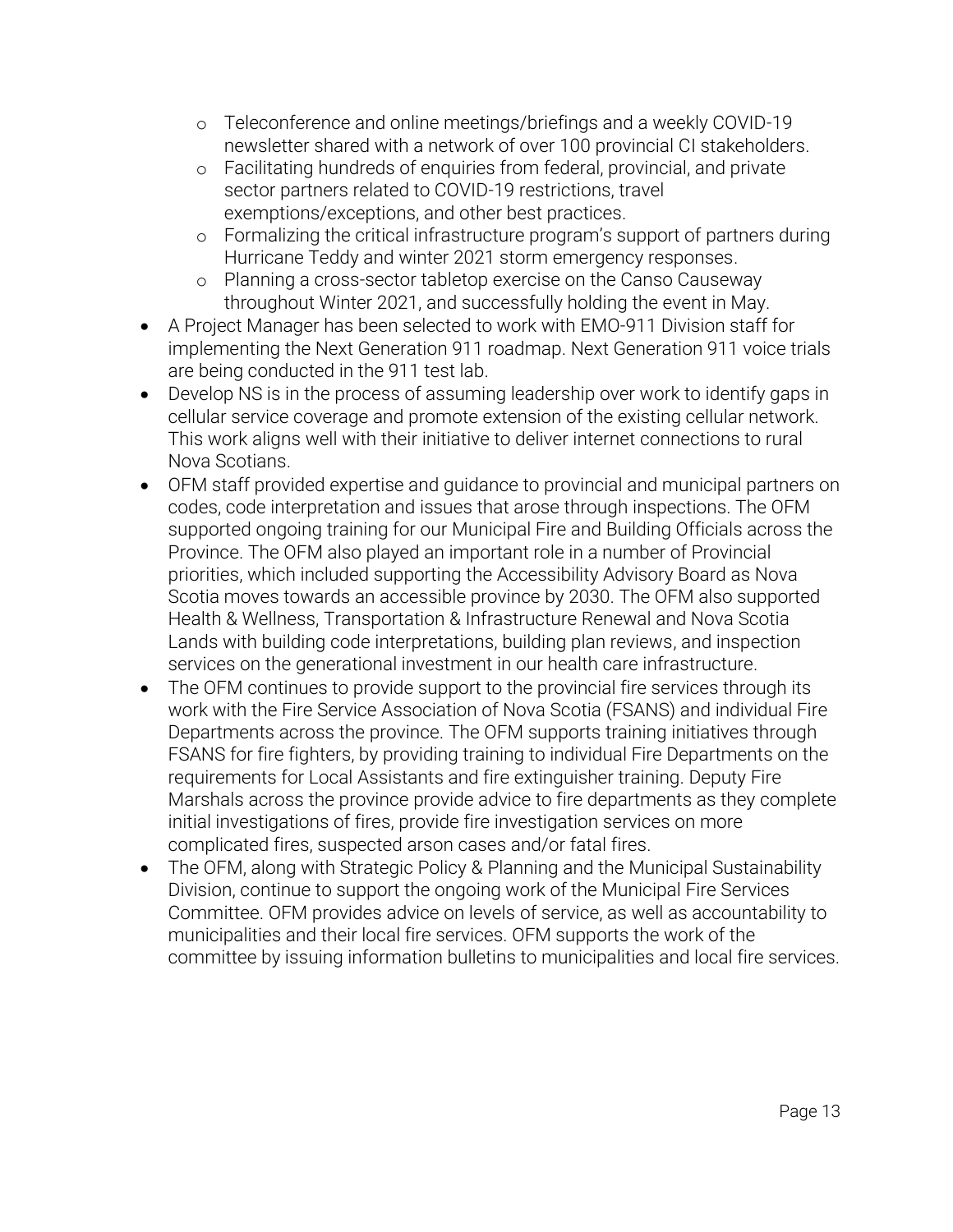# Housing Nova Scotia:

Housing Nova Scotia (HNS) develops, delivers, and administers housing programs across the housing spectrum in Nova Scotia. This includes operation of provincially owned social housing rental properties and administration of rent supplements through Regional Housing Authorities; repair and renewal of the provincially owned social housing portfolio; delivery of capital contribution programs to support rental housing preservation and expansion; programs to support low-income homeowners and first-time home buyers; and programs to support households or individuals at-risk of homelessness.

#### Goals: 3-Year Action Plan Items

- Working with stakeholders and partners to build capacity in Nova Scotia's community housing sector.
- Strengthening, modernizing, and delivering programs across the housing spectrum to ensure they are responsive to need, and aligned with deliverables under the new 10-year bi-lateral Housing Agreement with CMHC.
- Completing a Rental Market Study to inform next steps on targeting partnerships for affordable housing development.
- Advance initiatives to increase access to and the supply of affordable housing such as introducing new community-housing rent supplements and advancing new provincial programs that contribute to new affordable housing developments and preservation of existing Social Housing.
- Investing in capital upgrades through Public Housing Renewal projects.
- Leverage federal funding under the Investing in Canada Infrastructure Program (ICIP) to improve energy efficiency within provincially owned social housing properties.

# Goals: Items to Advance the Province's Long-Range Housing Outcomes

- Implementing the Integrated Plan to address Homelessness.
- Working with the Advisory group to develop an Accessibility Plan as a designated body.
- Developing a long-term strategy to ensure greater financial predictability and suitability of public housing assets, for the greatest number of Nova Scotians.
- Deliver on year three of the Provincial rent supplement commitment to introduce 1500 new rent supplements by 2020-2021.

# Accomplishments: 3-Year Action Items

• 33 organizations will benefit from over \$0.90M committed through the Community Housing Capacity Building Program (CHCBP) to increase capacity and support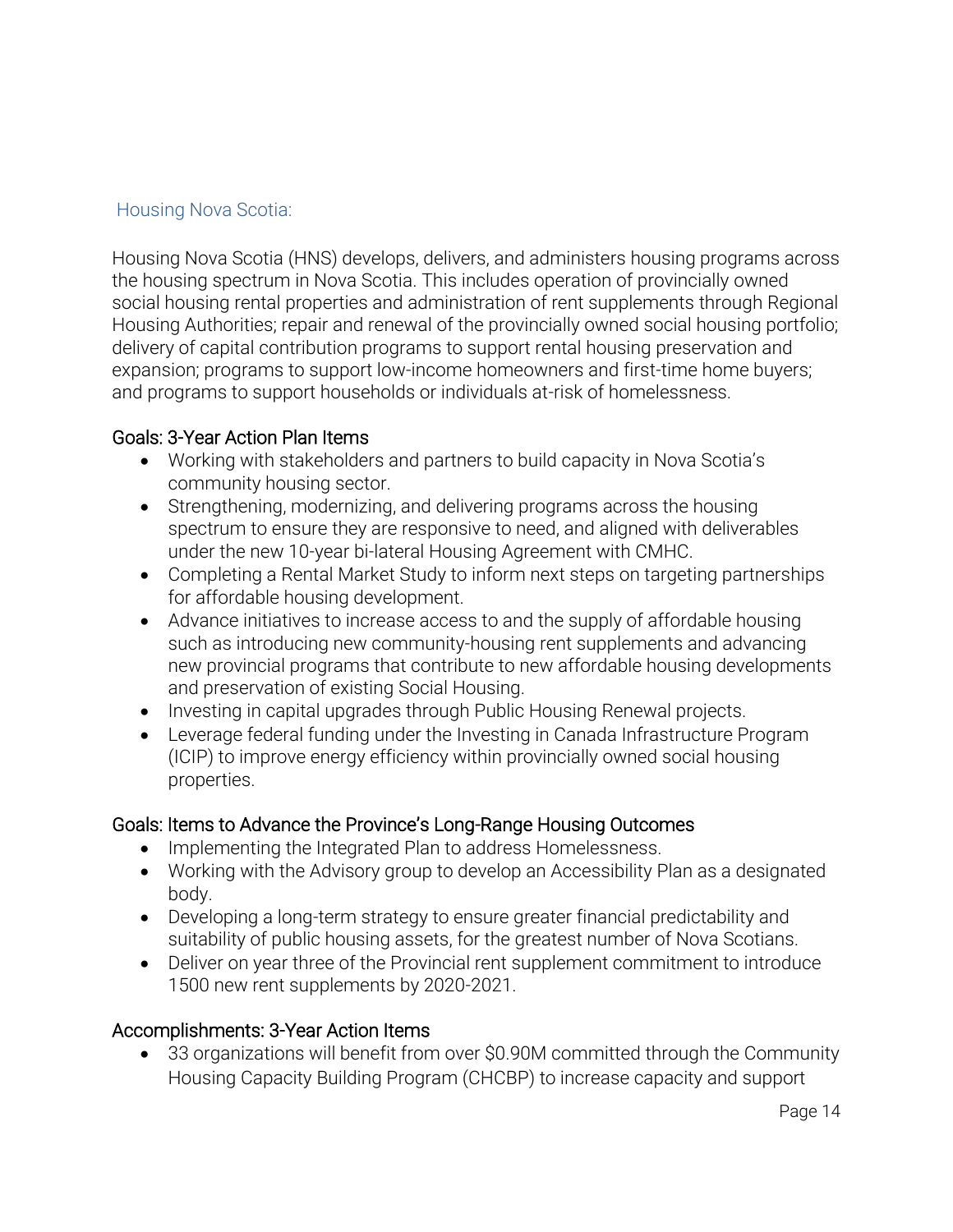future growth and transformation of the sector. Funded initiatives include business plan creation, building condition assessments, governance structure and operational reviews.

- \$4.06M was committed for major infrastructure repair projects to be undertaken in partnership with 9 co-operative housing organizations on a total of 177 units through the Community Housing Infrastructure Repair Program (CHIRP).
- At least 17 units owned and operated by the Tawaak Housing Association will be repaired to good condition through a commitment of \$1.76M. This will bring the total commitment to date (between 2019/20 – 202/21) for repair of units owned and operated by Tawaak Housing, dedicated for Indigenous households, to 23 with a total funding commitment of \$5.43M to date.
- HNS completed a province-wide Housing Supply and Demand study in partnership with the Department of Inclusive Economic Growth.
- Government established the Nova Scotia Affordable Housing Commission (NSAHC) in November 2020 to examine the current state of rental housing in the province and make recommendations on sustainable and actionable solutions. The NSAHC was comprised of 17 individuals representing provincial government, municipalities, private sector, non-profits and communities of interest. The Commission's mandate involved consultation with the public, stakeholders and experts regarding ways to increase the supply of and access to affordable housing in Nova Scotia. More than 2000 stakeholders provided input regarding initiatives to increase access to and the supply of affordable housing, including the addition of new rent supplements and creation of new provincial programs to increase the supply of affordable housing and preserve existing social housing. This input provided the NSAHC with a better understanding of housing needs facing Nova Scotians and led to the development of 17 recommendations which will were accepted by government. The input received through the consultation process will also help inform the development of the second 3-year Action Plan under the National Housing Strategy.
- Between October 2020 and March 2021, 1,755 households were approved for the new Canada Nova Scotia Targeted Housing Benefit (CNSTHB) to help reduce their housing need.
- 109 new affordable rental units will be constructed through a commitment of \$5.7M in capital contributions under the Affordable Housing Contribution Fund Program (AHCF). The ACHF program supplements funding received by housing providers through the CMHC National Housing Co-Investment Fund to support the expansion of affordable rental housing across the province.
- HNS developed a new Community Housing Rent Supplement Program that provides eligible community housing organizations expanding affordable housing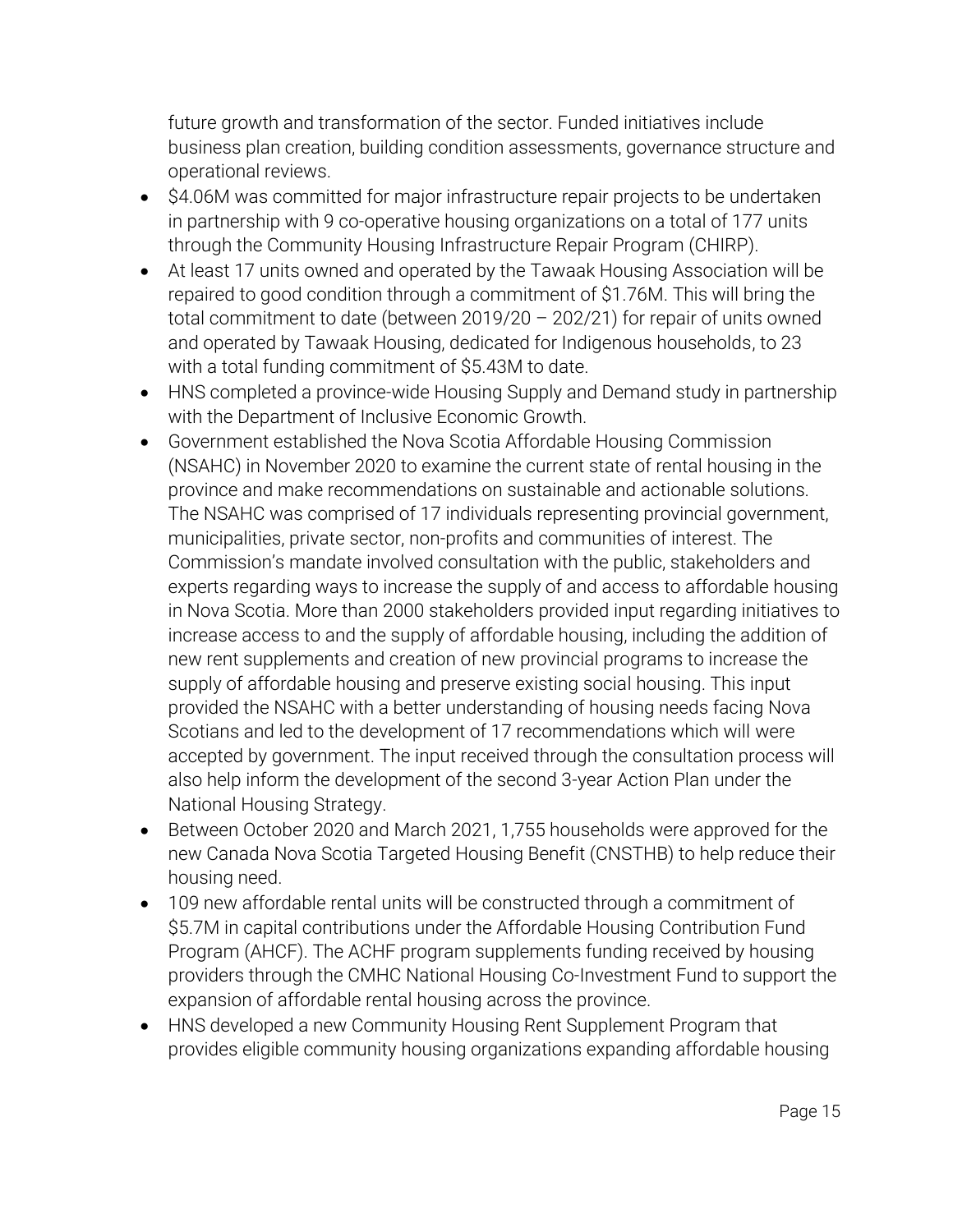supply with funding to make units affordable for low-income tenants in housing need. The new program will be launched in 2021-22.

- HNS committed \$2.08M in capital contributions through the Affordable Housing Program (AHP) to support construction in the coming years of 42 new affordable rental units. This program provides capital contributions to housing developers to support the development of new affordable rental housing in communities across the province.
- HNS committed \$1.68M in funding through the Rental Residential Rehabilitation Assistance Program (Rental RRAP), to repair 83 affordable private sector rental units. Rental RRAP provides financial support to landlords to assist in upgrading the condition of existing self-contained units to preserve rental affordability for low-income tenants.
- 1,833 low-income homeowners received assistance through the Homeowner Repair and Adaptation Program. This program helps Nova Scotians stay in their homes by supporting the completion of structural repairs and accessibility adaptations.
- 136 households received assistance through the Down Payment Assistance Program (DPAP). This program assists Nova Scotians with modest incomes who pre-quality for an insured mortgage to purchase their first home.
- HNS invested \$16.9M through the Public Housing Capital Asset Management Program to support the repair and renewal of public housing building systems and major components. An additional \$1.2M was invested to renovate 45 existing public housing units to accessible standards as part of the Public Housing Accessibility Improvements Program. Of these, 10 will be barrier-free.
- Of the investments in the Capital Asset Management Program, \$6.12M was leveraged to undertake 52 greening projects, including 4 to Net Zero, to reduce energy consumption.
- In 2020/21 the department committed funding for the construction of 203 new affordable housing units across the province. There were also project cancellations related to 3 construction projects approved in prior years that involve 101 units.

# Accomplishments: Items to advance the Province's Long-Range Housing Outcomes

- 41 Housing First Rent Supplements were allocated to support vulnerable households that are homeless or at risk of homelessness.
- HNS will be prescribed as a public sector body under the Accessibility Act effective April 1, 2022. HNS will have one year from that date to form an Accessibility Advisory Committee and develop an accessibility plan. In 2020/21, groundwork was laid on the development of an Accessibility Advisory Committee. This work will continue into 2021/22 as HNS begins to recruit members for the committee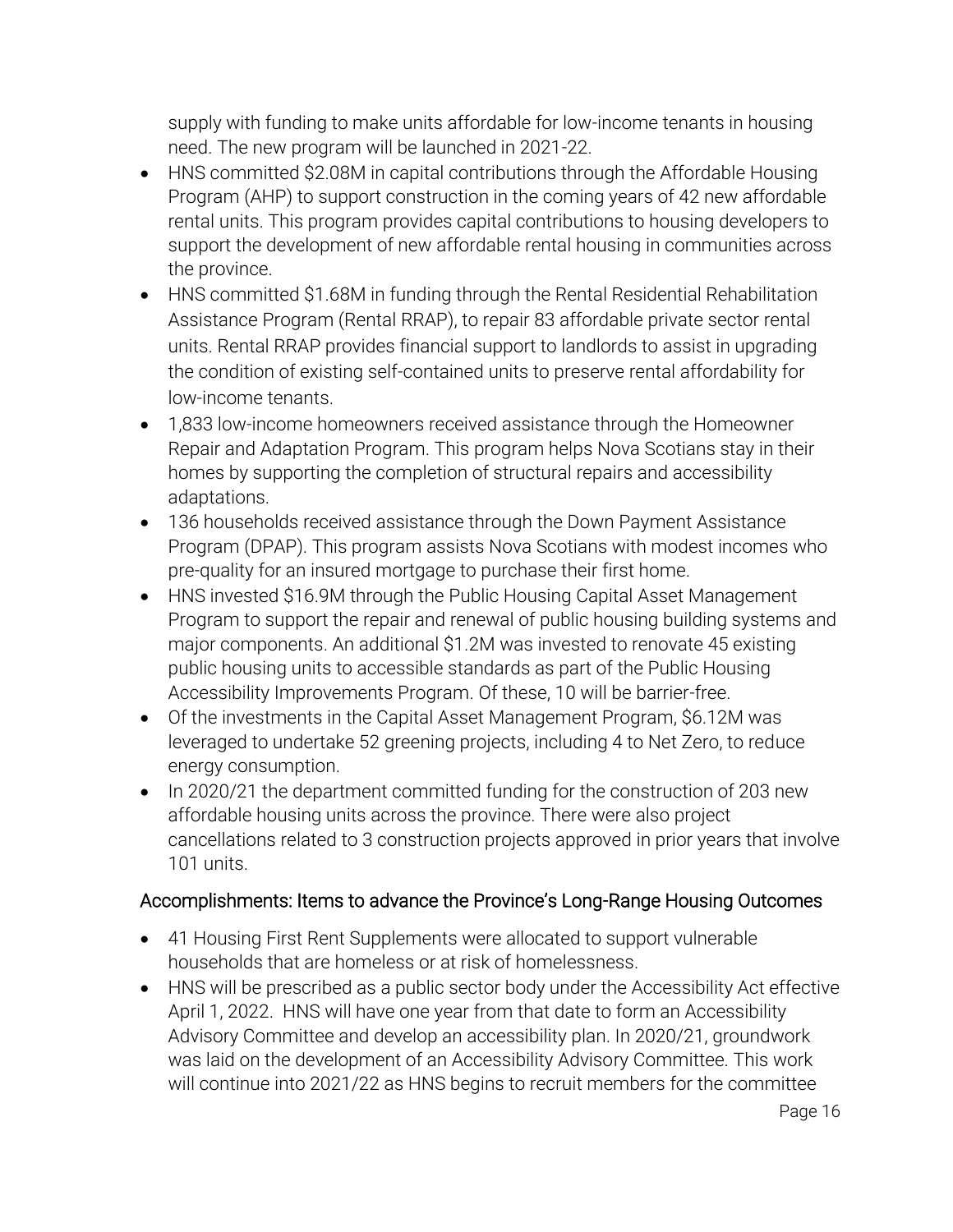and launches public consultations on its accessibility plan in accordance with the Act.

- In 2020-2021, a commitment was made for 18 units in relation to the Public Housing Transformation program. This commitment will see renewal and expansion of the property, as well as transfer of the provincially owned assets to a not-for-profit housing provider who will maintain the existing units as Social Housing. The project will grow the community housing sector and contribute to a reduction to the provincial operating losses of public housing.
- In 2020-2021, 216 new rent supplements were allocated under the 2018 Government platform commitment to implement up to 1,500 new rent supplements over three years. In total, to date (2018-2019 -2020-2021), 1,175 of these rent supplements have been allocated. The remaining 325 rent supplements will be allocated in the 2021-2022 fiscal year. Overall, more than 3,000 rent supplements are currently in use across the province.

#### Municipal Sustainability Division:

The Municipal Sustainability Division (MSD) provides advice, assistance, and training in areas of municipal administration, financial management, and land use planning. MSD partners with municipalities and provides governance leadership on complex municipal issues. MSD negotiates, administers, provides project advice on federal and provincial infrastructure funding programs, and plays a key role in maintaining the province's relationships with municipalities and villages in Nova Scotia.

#### Goals:

- Continue to work with the RENs to focus mandates and support increased operational effectiveness.
- In collaboration with the Joint Municipal/Provincial Roundtable, continue to focus on the Partnership Framework deliverables; respond to annual NSFM resolutions; and coordinate policy priorities with the NSFM, DMA, and other provincial departments to ensure joint priorities are being addressed.
- Review the Municipal Financial Capacity Grant (MFCG).
- Encourage municipal regional collaboration in the area of land use planning, economic development, and infrastructure investment, and provide funding for regional initiatives through the Municipal Innovation Program.
- Support municipalities voluntarily engaging in restructure and consolidation conversation with neighbouring municipalities.
- Support municipalities in addressing impacts of climate change through climate adaptation infrastructure.
- Assist municipalities with the implementation of minimum planning requirements.
- Complete the development of a municipal planning flood line mapping standard for the province.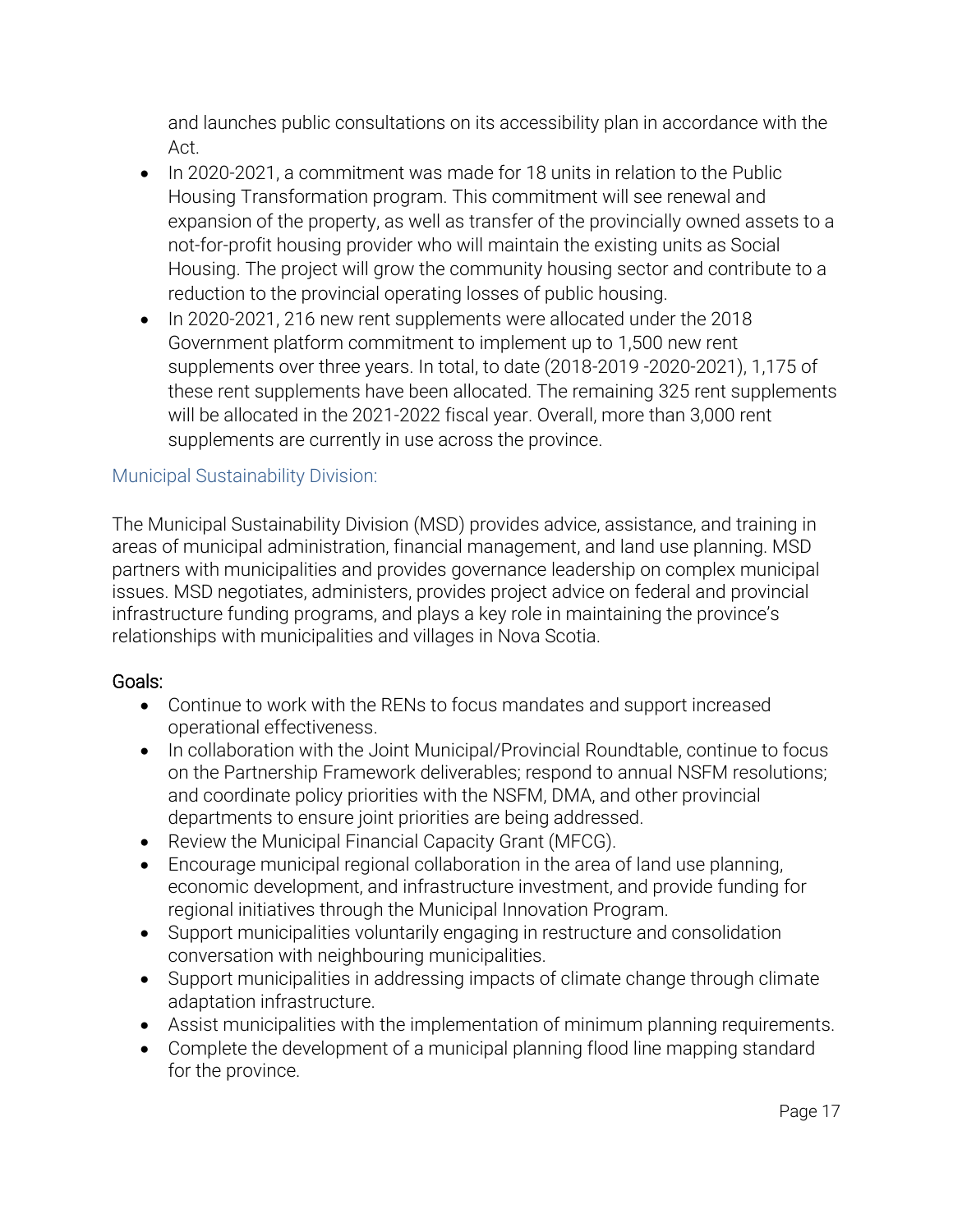- Continue the delivery and administration of infrastructure funding programs and work in collaboration with the Department of Transportation and Infrastructure Renewal on the new Investing in Canada Infrastructure Program.
- Continue to work with our municipalities to create standardized tools and resources to advance asset management planning in Nova Scotia.
- Provide in-depth analysis on property assessment in support of various Department initiatives.
- Continue to develop and improve financial tools used to enhance municipal capacity (examples: development of a risk management program, enhancements to financial analysis and dashboard tool, changes to Financial Reporting and Accounting Manual (FRAM) to reflect upcoming Public Sector Accounting Board (PSAB) changes).

# Accomplishments:

- MSD revised and renewed the Province's Contribution Agreement with each REN for fiscal year 2020-2021 to ensure that the agreement continues to align with the goals of the REN program. The revised Contribution Agreement will improve administrative efficiency while maintaining our responsibility to account for the use of public funds. In conjunction with the Department of Labour and Advanced Education, DMAH also launched a data reporting initiative to ensure that government is able to appropriately evaluate the effectiveness of the program on an on-going basis, and to ensure that government is satisfied that the program is meeting stakeholder expectations. As of April 1, 2021, responsibility for the REN program was moved from the Department of Municipal Affairs to the Department of Inclusive Economic Growth.
- MSD participated in the Roads Committee, which has developed road proposals according to the Nova Scotia Federation of Municipality (NSFM) Resolution.
- MSD participated in the Solid Waste Priorities Committee, which has developed an Extended Producer Responsibility consensus proposal, in accordance with the NSFM Resolution.
- MSD maintains the delivery and administration of the Gas Tax Fund on behalf of the GoC. DMAH continues to work collaboratively with NSFM on Gas Tax Administration. The Sustainability Coordinator position is funded through the Gas Tax.
- MSD and NSFM successfully implemented various educational tools and resources to advance Asset Management practices for municipalities across the province.
- Allocations through the Financial Capacity Grant remain frozen. This freeze was recommended for five years during a Provincial Municipal Fiscal Review, and later extended by the Minister of Municipal Affairs for an additional two years in 2019.
- DMAH supports Minimum Planning Requirements, through which MSD is encouraging regional approaches as endorsed by the Municipal Innovation Project (MIP) funding and is illustrated by our support of the Cape Breton Regional Planning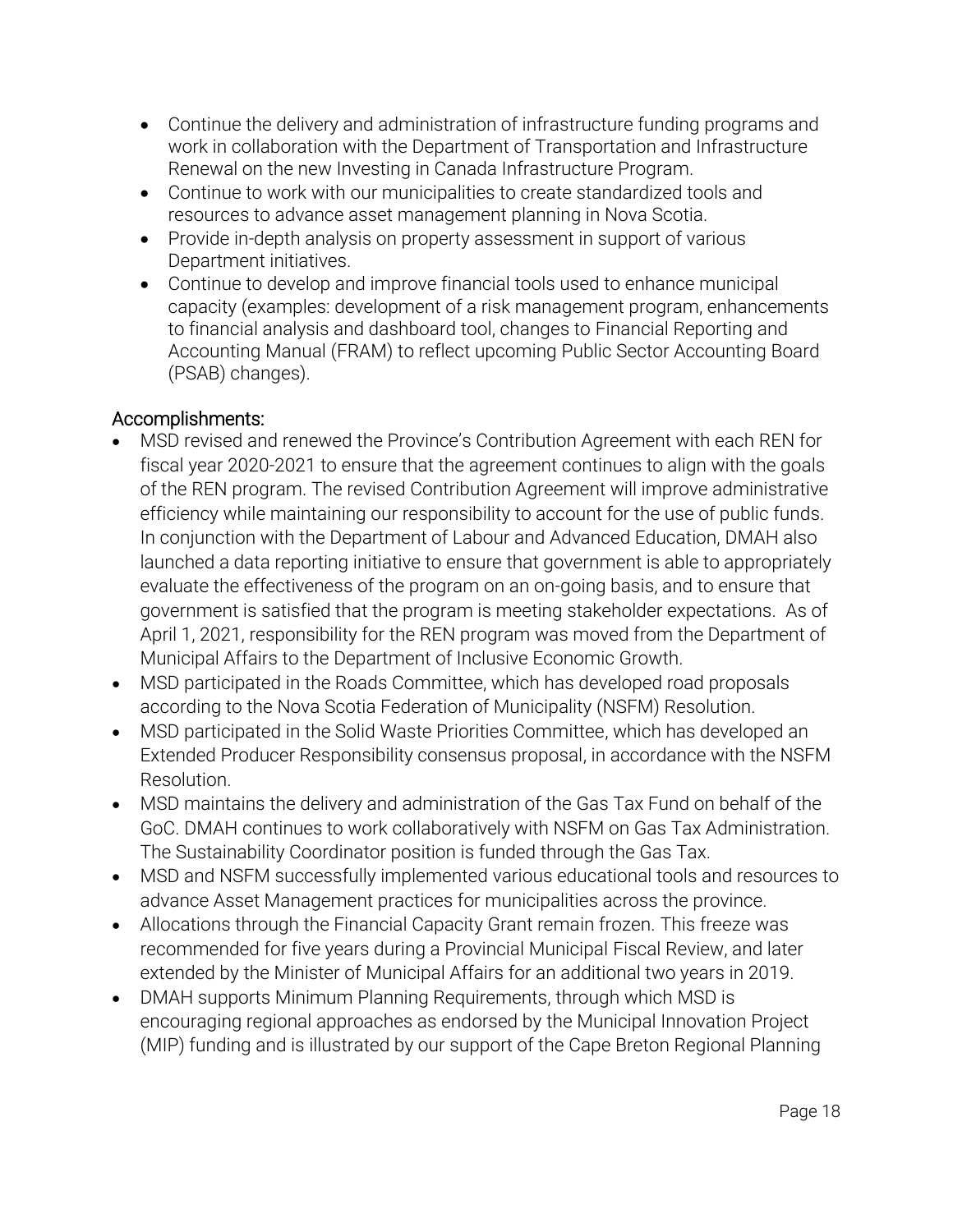Project and the Southwest Nova Regional Planning Project supported through MIP. MSD will continue to deliver funding to innovative and collaborative projects.

- DMAH continues to support our interdepartmental partnership for the delivery of the ICIP. MSD administers projects on behalf of the province, leveraging federal and provincial funding to assist with municipal infrastructure investments.
- In fiscal year 2020-2021, MSD continued to meet with municipalities who were interested in exploring, or were already undergoing, structural change. In particular, MSD provided ongoing advice, guidance and support to the former Town of Windsor and the former Municipality of the District of West Hants as they moved toward formal consolidation on April 1, 2021. MSD continues to work with the new West Hants Regional Municipality to ensure that the consolidation process is successful and continues to meet the needs of the residents and council of the new regional municipality. In addition, DMAH continued to promote regional cooperation and municipal modernization (including consolidation and dissolution) with municipalities across the Province. These conversations allowed municipalities to make informed decisions about structural change, and to consider the impacts of such change on their residents.
- MSD is providing direct support to the Department of Environment and Climate Change for the implementation of the Coastal Protection Act.
- MSD has completed several informal discussions with municipalities regarding minimum planning requirements.
- DMAH provided \$0.6M in funding for 10 projects through the Provincial Capital Assistance Program and \$0.2M for 5 projects through the Flood Risk Infrastructure Investment Program in 2020-2021 to support municipal infrastructure projects.
- MSD continues to support the Municipal Flood Line Mapping Project by establishing standard specifications and guidance for flood mapping to ensure consistency across municipalities and watersheds. A draft version of the municipal planning flood line mapping standard was completed in 2020-2021, and it is anticipated that final testing for the standard will be completed in 2021-22.
- MSD is developing asset management supports and are on the second iteration of our Infrastructure Registry for Municipal Assets (IRMA) system with supports in place to assist municipalities via Service Nova Scotia – Internal Services. A framework for building assets is being developed to be included in our asset management system to expand the reach and use of this resource. DMAH has launched the Nova Scotia Asset Management Policy Network (mentor & mentee network) to ensure sharing of knowledge and expertise amongst our municipal asset management participants and to foster collaboration.
- DMAH is conducting significant analysis on assessment growth for both residential and commercial market to support municipal finance including Financial Condition Indicators, Uniform Assessment, and provincial grants in lieu. Property assessment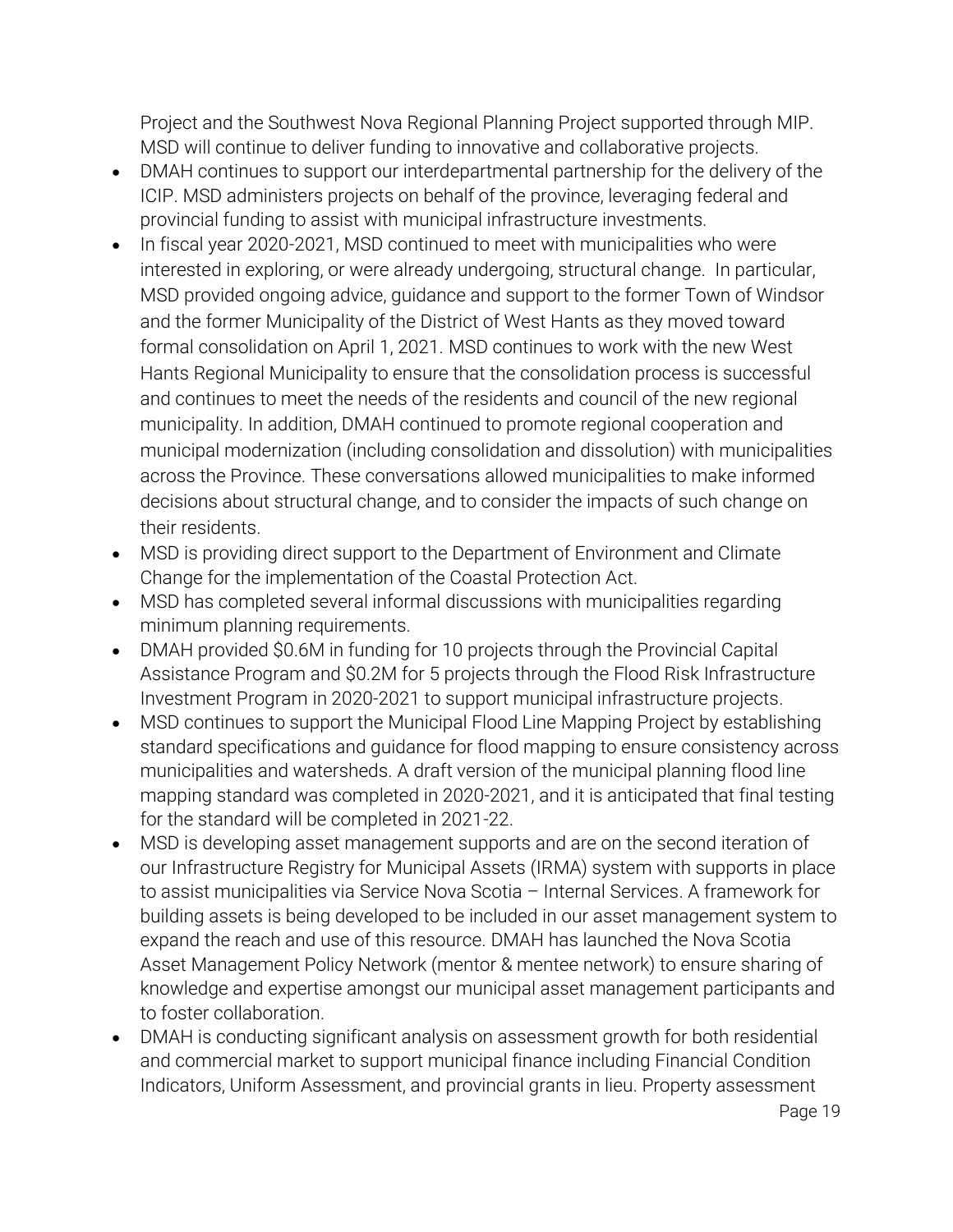and tax analysis was completed to support provincial initiatives, including: the Department of Inclusive Economic Growth's work on Hotel/Motel/Resort and Fast Food/Dining, the Department of Agriculture's work on farmland, and the Department of Infrastructure and Housing's study on public housing units.

• DMAH continues to refine the Financial Analysis Cash Projection Tool (FACT) to better project the financial health of municipalities for future years. New PSAB standards have been postponed and will be in effect as of April 1st, 2024. As a result, no changes have been made to the FRAM regarding PSAB standards at this time. The FRAM has been updated due to the Federal Safe Restart Fund that Municipalities received in November 2020. Municipalities are required to submit the Safe Restart Accountability schedules to report where the SRF was spent on.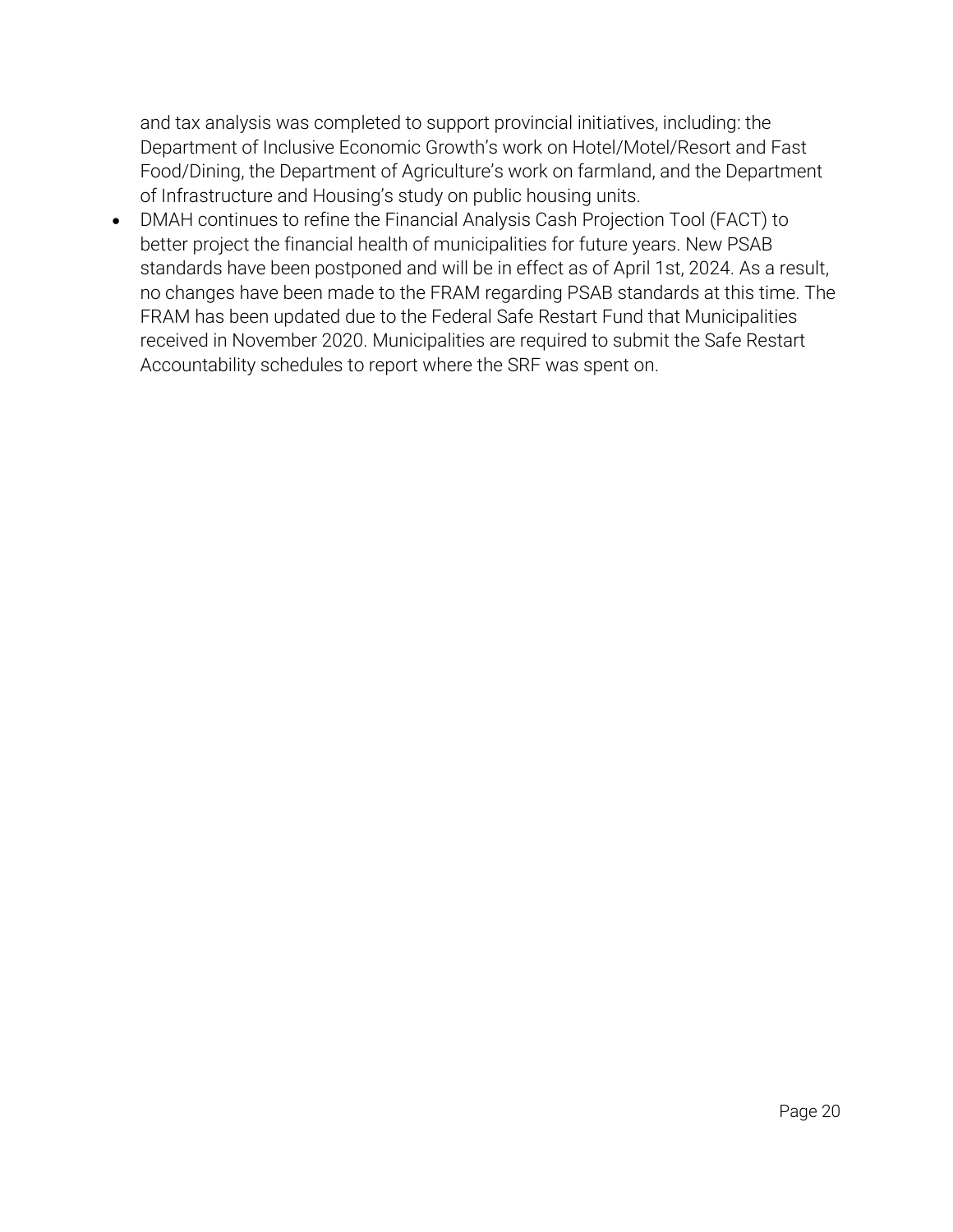# Appendix A: Public Interest Disclosure of Wrongdoing

# Annual Report under Section 18 of the Public Interest Disclosure of Wrongdoing Act

The Public Interest Disclosure of Wrongdoing Act was proclaimed into law on December 20, 2011.

The Act provides for government employees to be able to come forward if they reasonably believe that a wrongdoing has been committed or is about to be committed and they are acting in good faith.

The Act also protects employees who do disclose from reprisals, by enabling them to lay a complaint of reprisal with the Labor Board.

A wrongdoing for the purposes of the Act is:

- a) a contravention of provincial or federal laws or regulations
- b) a misuse or gross mismanagement of public funds or assets
- c) an act or omission that creates an imminent risk of a substantial and specific danger to the life, health or safety of persons or the environment, or
- d) directing or counselling someone to commit a wrongdoing.

The following is a summary of disclosures received by the Department of Municipal Affairs and Housing.

| Information Required under Section18 of<br>the Act                                                   | <b>Fiscal Year 2020-2021</b> |
|------------------------------------------------------------------------------------------------------|------------------------------|
| The number of disclosures received                                                                   | U                            |
| The number of findings of wrongdoing                                                                 | U                            |
| Details of each wrongdoing<br>(insert separate row for each wrongdoing)                              | N/A                          |
| Recommendations and actions taken on<br>each wrongdoing<br>(insert separate row for each wrongdoing) | N/A                          |

There were no Disclosures of Wrongdoing received by the Department of Municipal Affairs and Housing in 2020-2021.